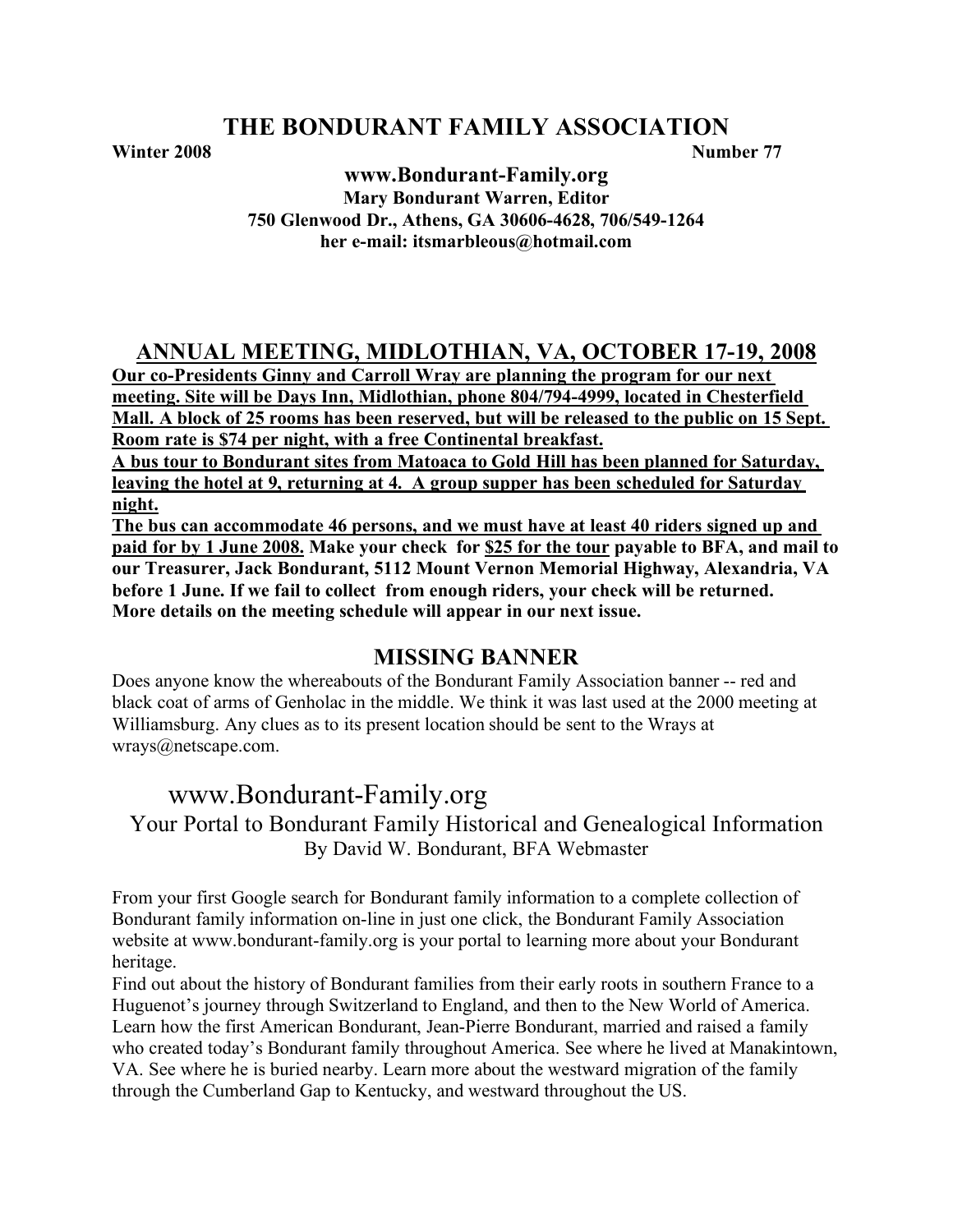Journey back to France to learn about our French history, our home village of Genolhac, and take virtual tours of Cevennes mountains and towns nearby. Access an on-line Bondurant family forum, purchase Bondurant family books and videos. See pictures from our annual reunions around the US.

Bondurant Family Association members share family historical information through their quarterly newsletters, the BFA website, and an annual reunion. Get involved. You can get started to learn about your family roots via the free public website

Fill out the membership form posted on-line and for \$20 per calendar year, you will receive 4 newsletters, containing the latest family information. Once you are a current, registered BFA member, contact the BFA Treasurer to receive your user name and password to the private online archive of 76 past BFA newsletters covering Bondurant activities since the organization was founded in 1988 through the latest issue. Get the information to help you connect your family to our 400 year old family tree. Where do you fit?



**"AGED TO PERFECTION" - JOHN BONDURANT IS 99 What a wonderful proof that Bondurants are long-livers!**

"Here is a photo taken at my 99th birthday celebration Nov. 1. The button on my vest says 'Aged to Perfection.' I am far from perfect, but I'm still alive and kicking. It's a wonderful life that I have. I am so lucky."

Mr. Bondurant lives alone at 1920 Crestview Dr., Bartlesville, OK 74003. He is active in the First Presbyterian Church, which "continues to be my source of faith and good will," he wrote in his Christmas letter. He was with us for the meeting at Williamsburg in 2000. We all wish him well during this, his 100th year!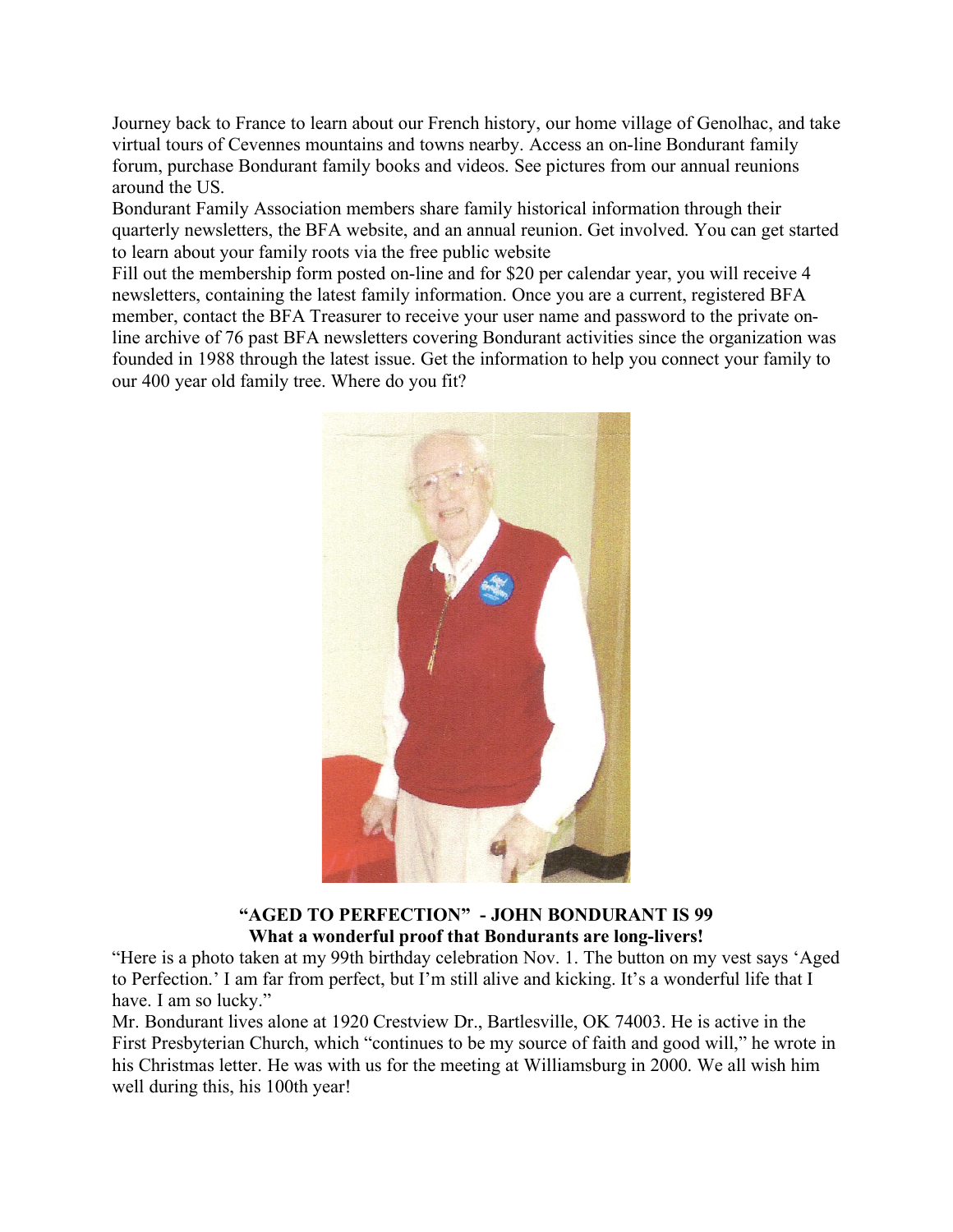#### **DEATHS**

*Our sympathy goes out to all these bereaved families*.

**DALE BONDURANT**, 82, longtime Alaska resident, died 25 Oct 2006 at Funny River from complications of a stroke and Alzheimer's disease. He was born 6 April 1924 in Northwest, OH to Earl Bondurant and Joy Gesler, and was raised there. During World War II he worked in the Pearl Harbor shipyards. While still a military road, Mr. Bondurant migrated on the Alaska Highway to Alaska, and returned to OH for a year to help his parents establish a dairy farm. During the height of the "Cold War" Mr. Bondurant worked at the Anchorage Docks, and at Fort Richardson as a machinist, where he retired after 30 years. Before moving to Funny River he had lived in Sterling and Anchorage. He was preceded in death by his brothers Donald and Robert Bondurant. One brother survives, Byron Bondurant of Funny River, Alaska.

**Editor's Note:** Ruby T. Smith gave this lineage. Dale was the son of Earl S. Bondurant and Joyce Konata (Joy) Gessler. Earl was son of Ephraim Downey Bondurant and Nora Goldie Hux. E.D. was the son of Zachariah or Zackery Taylor Bondurant and Elizabeth Frances Pyles.

Z.T. was the son of William Tyree Bondurant and Nancy York

W.T. was the son of Thomas Bondurant and Margaret Allen (Peggy) Drury.

Thomas' ancestry is still uncertain, possibly son of Richard Bondurant and Cecelia Ann Hall or Joel Bondurant and Miss O'Brien. Both were said to be sons of John Bondurant, Sr. and Sarah Rachel Taylor.

From *the Charlotte Observer*, Charlotte, NC, 23 Jan. 2008 came this obituary, passed on to me by Clint Bondurant.

**MRS. DOROTHY ELIZABETH BAKER BONDURANT**, age 79, of Gastonia, NC, died 21 Jan. 2008. She was born 10 April 1928 in Gaston Co., NC, daughter of the late John Morris Baker and Ethel Mae Wilkie. Mrs. Bondurant was the widow of William Henry Bondurant, Sr. who preceded her in death. A memorial service was held at the First Baptist Church of Lincolnton, NC. Survivors were sons William H. Bondurant, Jr. and Joey Bondurant, both of Davidson, NC, and two daughters Mrs. Sheila B. Brame of Wilkesboro, NC, and Mrs. Lisa B. McGill of Gastonia, NC. There were 12 grandchildren: Rick Brame, Jr., Katy Erikson, Mitzi Bondurant, Trey Bondurant, Steve Bondurant, Scott Coffey, Joey Bondurant, Jr., Charley Bondurant, Michael Bondurant, Megan Bondurant, Carmen Magill, and Pressly Magill, and four unnamed great grandchildren. Private service at Hollybrook Cemetery, Lincolnton, NC.

**Editor's Note:** Ruby Talley Smith identified William Henry "Billy" Bondurant, born 5 Feb. 1924, died 17 March 1984, buried Hollybrook Cem. as were his parents and some siblings. Joel Marvin Bondurant, Sr., was born 18 July 1888 in NC, died 28 March 1953, buried Hollybrook Cem., Lincolnton. In 1920 he lived in Lexington, Davidson Co., NC, and in 1930 Statesville, Iredell Co., NC, occupation upholsterer. His wife was Willie Presnell, born 4 July 1892 NC, died 17 June 1967 also buried in Hollybrook Cem. Their nine children: Eva born about 1910 NC Francis born about 1915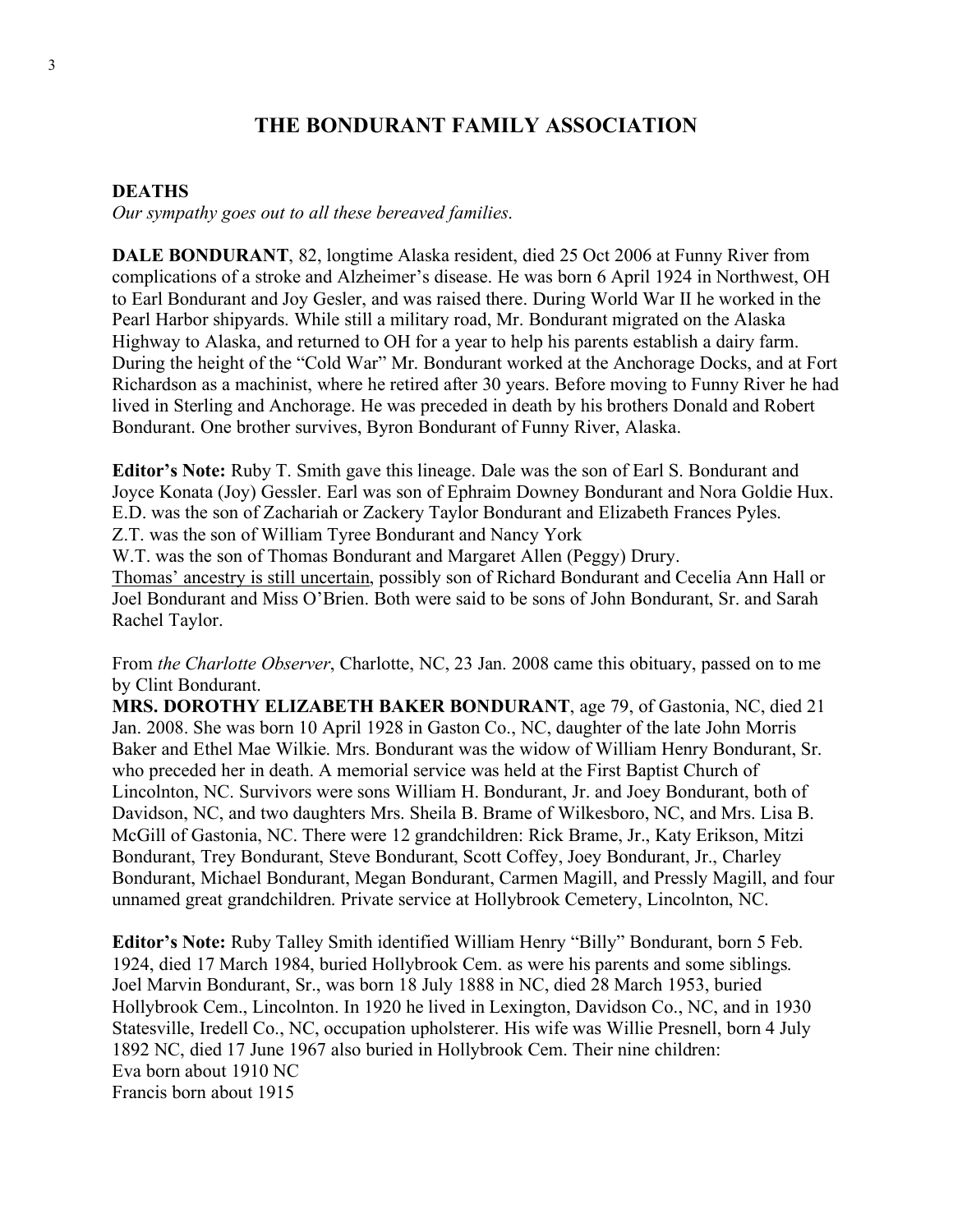Ruby born about 1917 Margaret born about 1919, married Mr. Sain Joel Marvin, Jr., born 1922, died 2 Dec. 2002 Lincolnton, NC, aged 80, survived by his wife (Lelia Shelton) and daughter (Sharon Kay Bondurant). *Lincoln Times-News*, 2 Dec. 2002. William Henry "Billy," above Betty Jean born about 1927 married Mr. Mercier Jack born about 1929 Joan born 1 Sept. 1931, died 18 Sept. 2001 Lincolnton. She married Jack C. Yoder, Sr., and had two children: Jack C., Jr., and Donna Yoder who married Mr. Bell. Ruby remarks that "there were in addition to Joel Marvin Bondurant, Sr. and Jr., a Joel Morris Bondurant, Sr. and Jr., in the same general area of NC around the same time. I just cannot pick out who is who to get back past either of them. Maybe someone else can." It's also possible that Joel Marvin and Joel Morris are the same father-and-son, and their names are given in error. Joel Marvin, Sr. called Joe, was the son of James William Bondurant born 1 March 1845 Roanoke, VA, died April 1929 High Point, NC, and Mary Ann Bocock or Beaucock, who died at Walnut Cove, NC, date unknown.

*The State Journal*, Frankfort, KY, 6 Nov. 2007 carried the obituary of **MRS. FLORINE DURHAM BONDURANT**, 89, widow of Willard Roy Bondurant, Sr., of Frankfort, KY, who died on 3 Nov. 2007 after a stroke.Mrs. Bondurant was a native of Simpson Co., KY, the daughter of the late Robert K. Durham and Mary Elizabeth Hughes. A homemaker, Mrs. Bondurant was a member of the Franklin County Garden Club, Woman's Club, and Thornhill Homemakers, and served on several civic and community boards. She was a member of the Thornhill Baptist Church.

Survivors are son Roy Bondurant, Jr., wife Marilyn, of Hattiesburg, MS; daughters Wanda Bondurant Flener of Louisville, and Janet Bondurant Slay, husband Herbert, of Hattiesburg, MS, 7 grandchildren, 10 great grandchildren, and caregivers Helen and Gary Thompson. Rev. James Bondurant, assisted by Tony Elam, officiated, and burial was in the family lot in Sunset Memorial Gardens, Woodford Co., KY. Pallbearers were: Troy Bondurant, Todd Bondurant, Cameron Flener, Billy Rogers, Lane Cockrell, Mark Malatesta, and Robert Durham. Her husband and parents, one grandchild, and one great grandchild preceded Mrs. Bondurant in death.

*Chicago Tribune*, IL, 2 Nov. 2007, **JOHN PAUL BONDURANT, SR.** of Lombard, IL, aged 65 died at Cape Girardeau, MO on 29 Oct. 2007 of a brain aneurysm. Born in Walla Walla, WA, 9 March 1942, he was the son of the late Richard and Frances Bondurant; his brother Timothy is also deceased. Survived by his wife Marilyn, married children Debra and Scott Carlson, John and Michelle Bondurant, Susan and Mark Hendrix, and Kathy and Andy Pogorzelski, and grandchildren Jessica, Tiffany, Dylan, Alyssa, Cody and Madeline. John graduated from high school in Hermiston, OR, then enlisted in the Army, being stationed in Addison, IL, and in Korea. While in IL he met and married Marilyn, with whom he lived for 44 years. He retired in Spring of 2007 from Navistar.

**Editor's Note:** Mr. John Paul Bondurant, Sr. seems to be another descendant of John Bondurant, Sr. and Sarah Rachael Taylor, through son Joel Bondurant, Sr., and Miss O'Brien, whose son Joel, Jr. married Sarah (Sally) Wheat, and had a son James Henry or Pierre, who married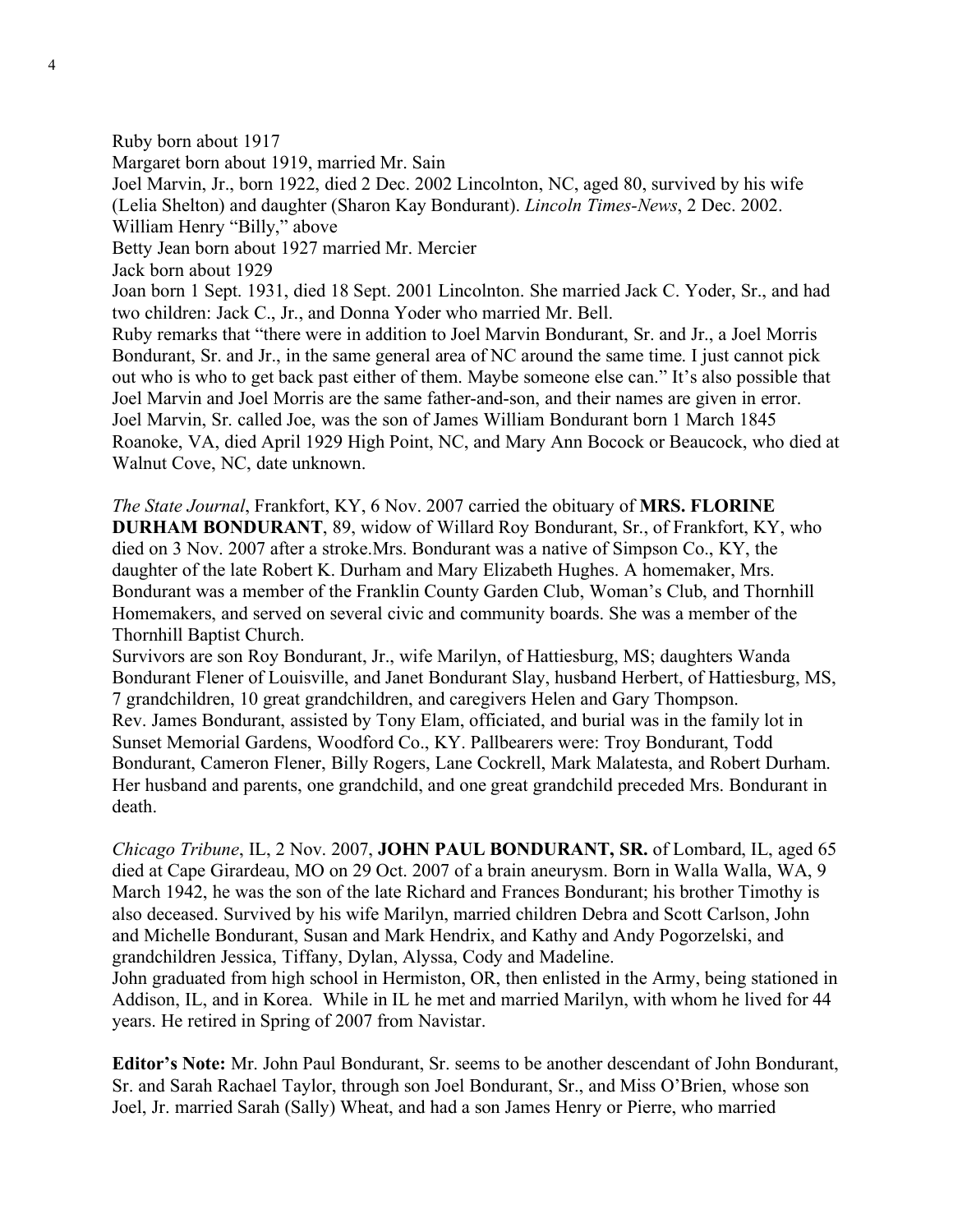Margaret Bocock. Their son Peter (1834-1914) married Emily Ruth Simmons, and had a son Andrew Jackson who married Joellen Scales. Their son was Joseph Richard who married Frances Parrish, the parents of John Paul, Sr.

**MRS. JEAN HOOD BOOTH**, Commerce, GA, widow of Gen. William Howard Booth, died 3 Feb. 2008. She was the only daughter of John Hood and Norma Alexander, both of Commerce. Mrs. Booth was active in many church, civic and historical endeavors. She was survived by four sons: William Howard Booth, wife Jacquelynne Simpson, of Athens; John Thomas Booth; Joseph Henry Booth, wife Susan Allen, of Commerce; Alexander Hood, wife Fran Spiva, of Atlanta; six grandchildren and an infant great granddaughter. Burial in Apple Valley Baptist Church Cemetery, Jackson Co., GA.

**Editor's Note:** Mrs. Booth served as the first Secretary of the Bondurant Family Association. She descends from Ann Bondurant and James Ford through their son James Ford, Jr., and Sarah Burrit, whose daughter Mary Ford married Charles Duncan. Their son was Alexander Duncan who married Mary B. Gillespie, and had son John Charles Duncan who married Jane Meldora Roberts. Their daughter was Louisa O. Meldora Duncan, wife of Joseph Eugene Alexander, the parents of Norma Kathleen Alexander.

*The Columbus Ledger-Enquirer*, Columbus, GA, 21 Dec. 2007 had the obituary for **MR. CHARLES BONDURANT DUDLEY**, grandfather of member Mrs. Carter Wilcox. Mr. Dudley, 88, died in Greenville, SC, 19 Dec. 2007 after a period of ill-health. He graduated from the Baylor School in Chattanooga, TN, in 1937, attended Georgia Tech and Furman University, then served during World War II in the U.S. Air Force 1941-1945. He was a prizewinning golfer, and was inducted into the SC Golf Hall of Fame in 1989. Survivors are his 2nd wife Mrs. Nancy Brockman Dudley, three children: Bonnie Dodson, husband John, Ann Holley and husband Larry, and Martin G. Dudley, and wife Kathy, and sonin-law Richard Meyer III. Eight grandchildren: Carter Wilcox, Charles Meyer, Will Dodson, Georgia Dodson, Rita Mitchell, Dana Mitchell, Charles B. Dudley II and John Dudley. Mr. Charles B. Dudley was preceded in death by his first wife Rita O'Quinn Dudley in 1991, and by a daughter Mrs. Frances Dudley Meyer in 2004.

**Editor's Note:** Mr. Dudley descends in the following manner:

Littleberry Bondurant and Mary Scott of VA were parents of:

James Scott Bondurant, born 19 April 1803 Bedford Co., VA, died there 19 Nov. 1880, buried in Longwood Cemetery, Bedford, VA. His 1st wife was Celia Davenport, mother of:

John Parnell Bondurant [I], "Captain Jack", born 12 June 1832, Bedford Co., VA, died 1 Nov. 1892 Augusta, Richmond Co., GA., married 28 Jan. 1852 his 1st wife Mary Burton (May) Logwood, born 29 Oct. 1830, Bedford, VA, died 1 Aug. 1864, Bedford, VA.

Their son was Charles Scott Bondurant, born 31 Aug. 1861 Lynchburg, Campbell Co., VA, died 8 June 1926 at Jacksonville, FL. He married 13 Oct. 1890 Thomasville, Thomas Co., GA, Rosa Williams Palmer, born Monticello, FL, died Jacksonville, FL, daughter of Joseph Palmer and Julia Womack.

Charles and Rosa's daughter Mary Burton Bondurant, who died 1982, married Martin Givhan Dudley in Valdosta, GA. He was born 28 Aug. 1887 Clanton, AL, died 1971.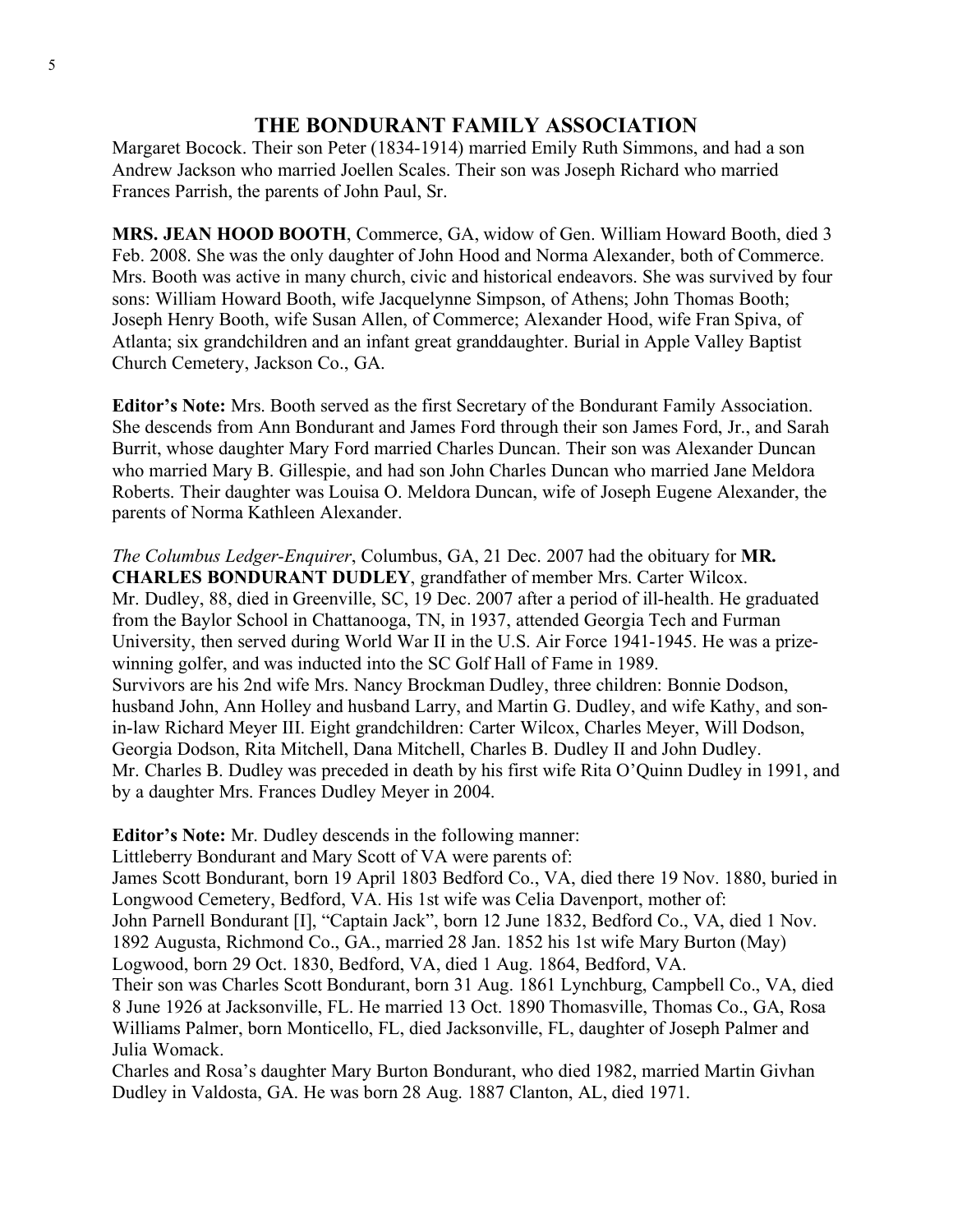Their son Charles Bondurant Dudley was born 16 Aug. 1919 in Greenwood, MS., married 16 May 1945 Greenville, SC, to his first wife Rita O'Quinn Dudley who died 1991. Four children: Bonnie, Ann, Frances, and Martin G. Dudley.

#### **CARLYLE P. STALLINGS**, World War II Vet, Dies December 22 [2007]

Carlyle P. Stallings, 92, of Buckingham, [VA], died peacefully at his home on Saturday, December 22, 2007.

A World War II veteran who worked as an economic analyst for the U.S. Department of Labor in Washington, DC, for most of his long Civil Service career, he also served his country on overseas assignments to Iran, Panama, and Thailand. Buckingham, to which he retired in 1973, was the hometown of his wife of 52 years, **Frances Barrell Stallings**. During retirement he made many contributions to the community, including volunteer service for the county rescue squad, and public library. A quiet, gentle man, he loved nature and was loved by all who knew him. A son Alden, and a daughter Jean, and a granddaughter Jessica survive him. The funeral service was at Maysville Presbyterian Church in Buckingham.

**Editor's Note**: Ruby T. Smith gave the following ancestry for Mr. Stallings.

#### FIRST GENERATION

COL. THOMAS MOSELEY BONDURANT's daughter ANGELINA JUDITH BONDURANT was born 12 Aug. 1831, Buckingham Co., VA, died 30 Jan. 1906 there, and buried in the family cemetery at "Variety Shade." She married Dr. William Paxton Hall, Sr., son of Alexander S. Hall and Jane S. Paxton, in 1850. William was born at "Berry Hill," Augusta Co., VA, before 1830, and died before 1900, buried at "Variety Shade." Their children:

- 1 Judge Alexander Stuart Hall, born 26 July 1852, died 13 Feb. 1932
- 2 Thomas Bondurant Hall, Sr., born 1853, died 1911
- 3 Louise Jean Bondurant (Lula) Hall, born about 1860 Buckingham Co., who is said to have died the day before her wedding, and was buried in her wedding dress.
- 4 William Paxton Hall, Jr., born about 1864.

#### SECOND GENERATION

JUDGE ALEXANDER STUART HALL, born at "Perry Hill" in Buckingham Co., VA, 26 July 1852, died 13 Feb. 1932 at "Afton," Buckingham Co., and buried in the cemetery at "Solitude," Buckingham Co.

He married 1st Frances Lightfoot (Fannie) Anderson, daughter of Robert Carrington Anderson and Frances Parke (Fannie) Poindexter. Fanny Anderson was born 5 Feb. 1853, died 15 June 1882, and was buried at "Variety Shade." Their children:

- 1 Robert Anderson Hall, born 1 Jan. 1878, died 7 Nov. 1948
- 2 Frances Stuart Hall, born April 1880, died 9 Feb. 1966
- 3 Jean Lightfoot Hall, born May 1882 Buckingham Co., died 29 March 1971, Dunn Loring, VA, buried in Buckingham Community Cemetery, Buckingham Co., VA.

Judge Alexander Stuart Hall married 2nd Mildred Merry (Minnie) Ellis, daughter of Richard Shelton Ellis, Sr. and Ann Frances (Nannie) Perkins, on 18 Feb. 1908. Minnie was born 9 Sept. 1854 at "Afton," Buckingham Co., and died there 8 Feb. 1936. She was buried in "Solitude," Buckingham Co. No children of this marriage.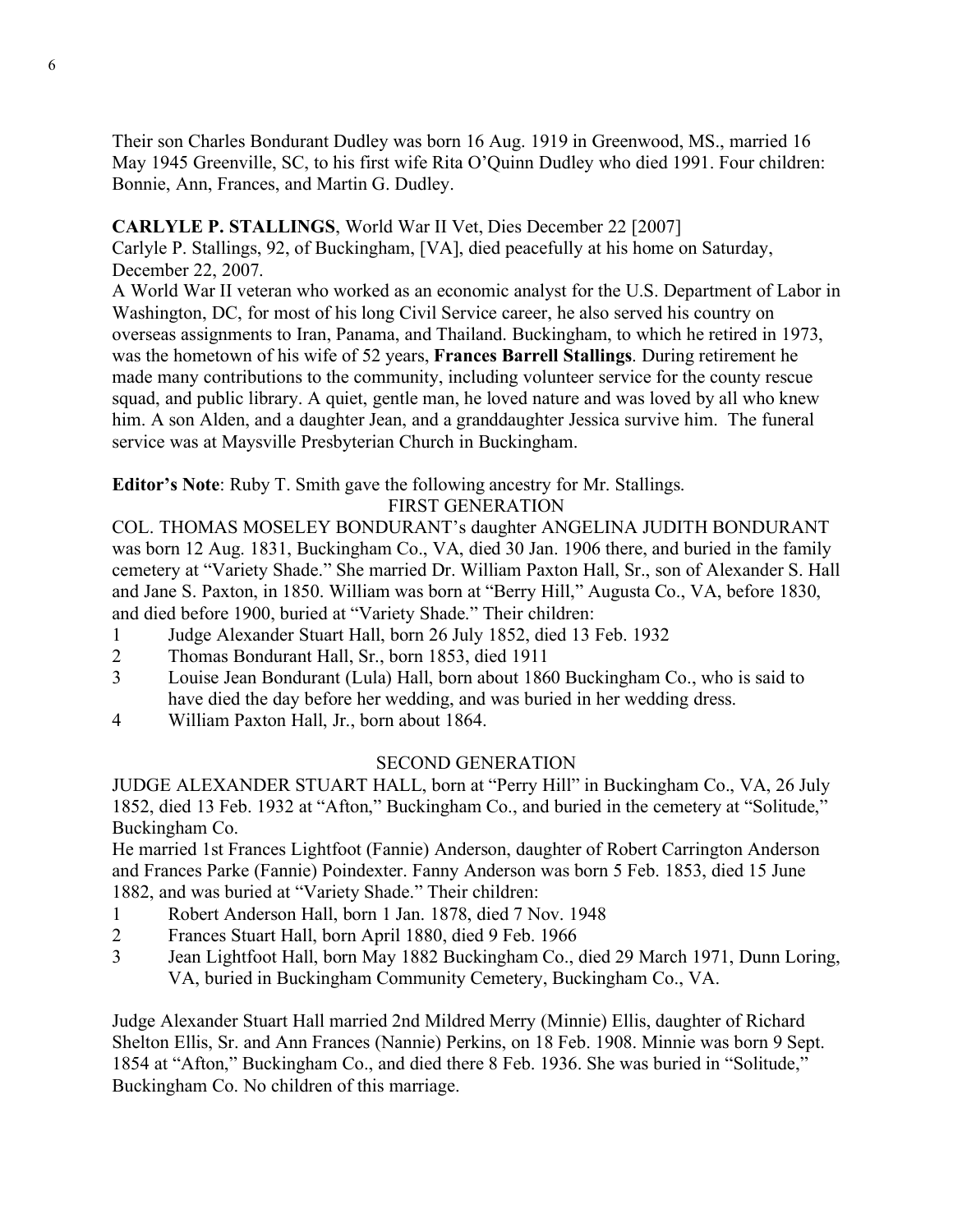THOMAS BONDURANT HALL, born 1853, died 1811, married Nannie Newman Ellis. She was born in 1846, died 1922, and buried at the Maysville Presbyterian Church Cemetery. Their children were:

- 1 Roberta Ellis Hall, born about 1877 Amherst Co., VA, married J. Burton Nowlin
- 2 Nannie P. Hall, born May 1880
- 3 Lula Hall, born about 1882
- 4 Charles E. Hall, born about 1889
- 5 Thomas Bondurant Hall, Jr., born about 1891.

#### THIRD GENERATION

ROBERT ANDERSON HALL, died and buried at "Perry Hill," Buckingham Co., VA, married Pocahontas Bolling Gantt, daughter of Thomas Perkins Gantt and Elizabeth Rose (Lizzie) Scott, in 1905. Pocahontas was born 3 Nov. 1876 in Nelson Co., VA, and died 14 July 1957 at "Perry Hill." Their children:

- 1 Pocahontas Scott Hall, born 13 July 1907 Buckingham Co., VA, died 2 Jan. 1960. She married James Sinclair Brown, son of J. Sinclair Brown and Jane Johnson, 12 March 1934 at "Perry Hill." James was born about 1909 at Salem, VA.
- 2 Frances Anderson (Fannie) Hall, born about 1909
- 3 Alexander Stuart Hall, born 10 Sept. 1912, died 20 Aug. 2005
- 4 Elizabeth Perkins Hall, born 25 Feb. 1917, died 24 June 1968
- 5 unknown daughter Hall married Richard Stroud
- 6 unknown daughter Hall married Edgar Donegan.

FRANCES STUART (Fannie) HALL, born April 1880, died 9 Feb. 1966 in Charlottesville, VA, buried "Variety Shade." She married Rev. Charles Martin Barrell in 1908. Charles was born 1870 in Maine, died 15 May 1940, buried "Variety Shade." Their children:

- 1 Dr. Charles Alden Barrell, born 21 March 1909, died 14 Jan. 1992
- 2 **Frances A. Barrell, wife of the decedent**, was born about 1911.
- 3 Alexander Stuart Barrell, born 1913, died 1914, buried "Variety Shade."
- 4 Stuart H. Barrell, born about 1914
- 5 Herbert G. Barrell, born about 1916
- 6 Dr. Robert P. Barrell, born about 1918.

CHARLES E. HALL, born about 1889, married Edith C. Dolan, born about 1898. They had one daughter, name unknown, born 11 July 1916, Buckingham Co., VA.

THOMAS BONDURANT HALL, JR. married Ruth Page Swoope, daughter of Dr. William McDowell Swoope, Sr., and Ann Elizabeth (Bettie) McCraw, 2 Sept. 1913 in Maysville Presbyterian Church. Ruth was born 26 May 1885 at "Allendale," Buckingham Co. Their children:

- 1 Elizabeth Swope Hall, born 17 Aug. 1914, died 1 March 1945, buried at Salem Methodist Church, Buckingham Co., VA. She married Cleveland Owen Forbes III, son of Cleveland Owen Forbes, Jr., and Agnes Ruth Shepard, on 28 Feb. 1942 in Buckingham Co. Cleveland III was born 18 Nov. 1918, died 25 Dec. 1947, buried at Salem Methodist Church.
- 2 Ruth Ellis Hall, born 3 July 1917, died 28 January 1965.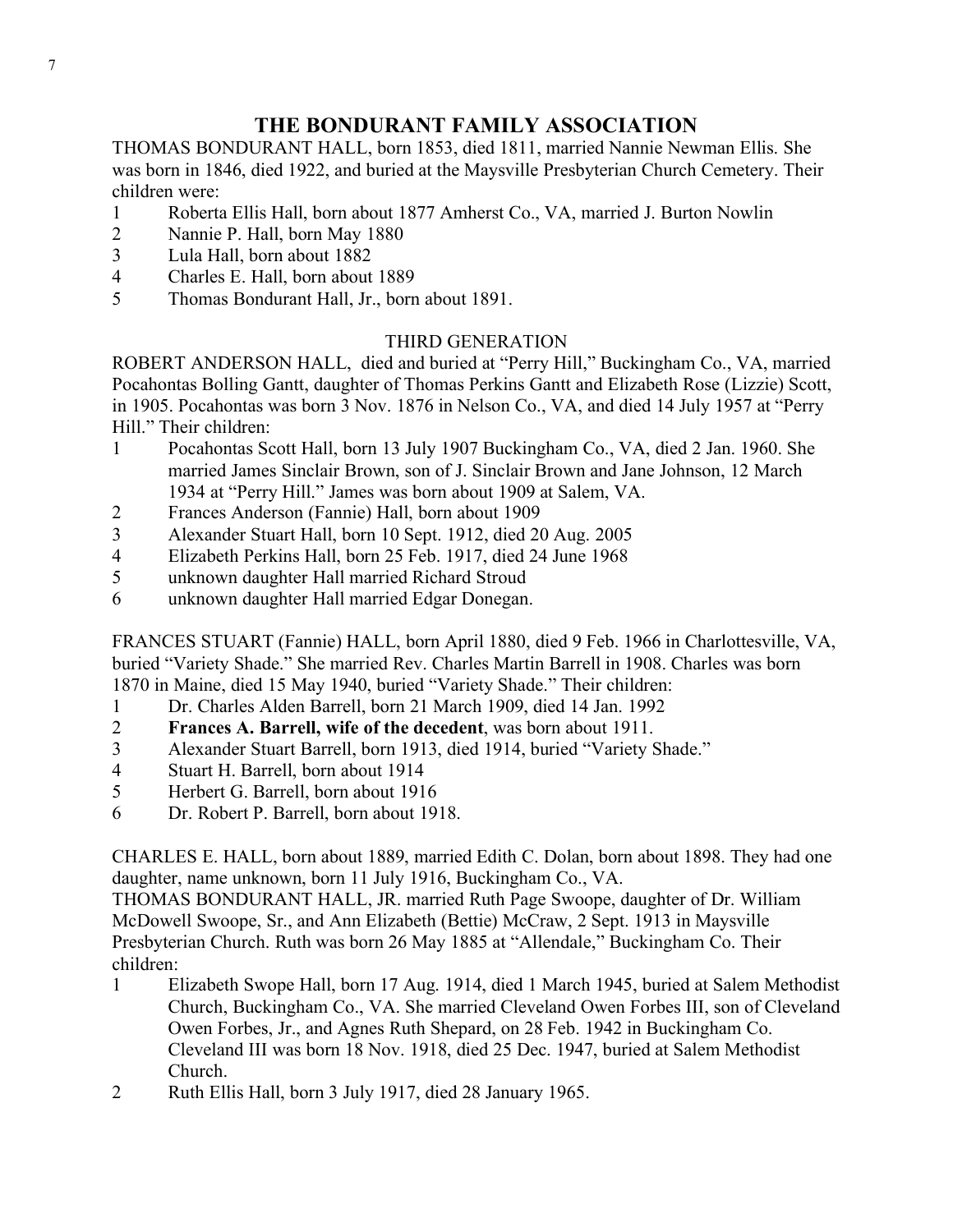- 3 Thomas Bondurant Hall III, born about 1922
- 4 Charles McDowell Hall, born about 1922.

#### FOURTH GENERATION

ALEXANDER STUART HALL, born 10 Sept. 1912 at "Perry Hill," died 20 Aug. 2005 in Westminster-Canterbury, Richmond, VA, buried "Perry Hill," Buckingham Co. He married Russwyn Otis and had one child, Russwin Stuart Hall.

ELIZABETH PERKINS HALL, born 25 Feb. 1917, died 24 June 1968, Washington, DC, buried "Perry Hill." She married 1st Joaquim Pasqual, and 2nd Dr. John Clendenning. No children.

**DONALD ARTHUR MICHAEL WAGNER**, 61, died unexpectedly 14 Jan. 2008 in Surry, VA. Born in Chicago IL, he was the son of the late Nicholas Wagner and Betty Jean Wilson. He was a U.S. Navy veteran of Vietnam, and was a two-time recipient of the Purple Heart. He retired in 1989 after a 25 year career. There will be a Navy burial at sea.

Survivors include his wife of 15 years, Janie Anderson Wagner. His children, Jeffrey J. O'Brien of San Diego, CA, and Wayne, Larry, Sean (wife Terri), Samantha (husband Joe), Terri, and Sherri (husband Ramon), all of Florida. His three brothers are John Wagner (wife Teresa) of Kennesaw, GA, Ronald Wagner (wife Penny) of Warner Robins, GA, and Thomas (wife Linda) of Thomasville, GA. Also former wife Bonnie Wagner, and stepchildren Lisa and Nancy Anderson of Huntington WV, Jennifer Anderson of Louisville, KY, Tim Anderson (wife Sandy) of Orlando, FL, 17 grandchildren, 4 great grandchildren, 7 step grandchildren, one step-great granddaughter.

**Editor's Note:** Donald's line of descent from Jean Pierre is as follows:

Dr. Joseph Bondurant, Sr. and Agnes Radford, whose son was Joseph Bondurant, Jr. and Mary Elizabeth (Betty) Davis, whose daughter was Mary M. (Polly) Bondurant who married Joshua A. Flood. Their son was Rev. Noah Flood and Levisa Jane Ayres, whose son was George Edward Flood and Nannie Rachel Martin, whose daughter was Elvira Eugenia (Jean) Flood and George Wilcox Wilson, whose daughter was Betty Jean Wilson, mother of the deceased.

Mme. **ODETTE GOULON-SIGWALT**, widow of M. Edouard Goulon-Sigwalt, of Paris, France, died 3 Jan. 2008 at the age of 86, survived by four sons. She was a talented organist. Her late husband, Edouard Goulon-Sigwalt, did extensive research on our Bondurant and Barjon ancestors among French records. Her sister-in-law Marielle Bondurant gave us notice of Mme. Goulon-Sigwalt's death.

**MR. WALDON**, husband of member Carolynn Knauff Waldon, died 4 March 2008.

#### **NEW MEMBERS:**

Mrs. Jean Bondurant Keese, 325 Carolyn Dr., Harahan, LA 70123, 504/737-9563 \* Mrs. Donna Bondurant Wodrich, P.O. Box 3, Rapelje, MT 59067 \* \*Gifts of Wayne Bondurant to his two sisters Jack Lloyd Williams, 53 E. Shasta St., Chula Vista, CA 91910-6127, 619/425-9549, e-mail: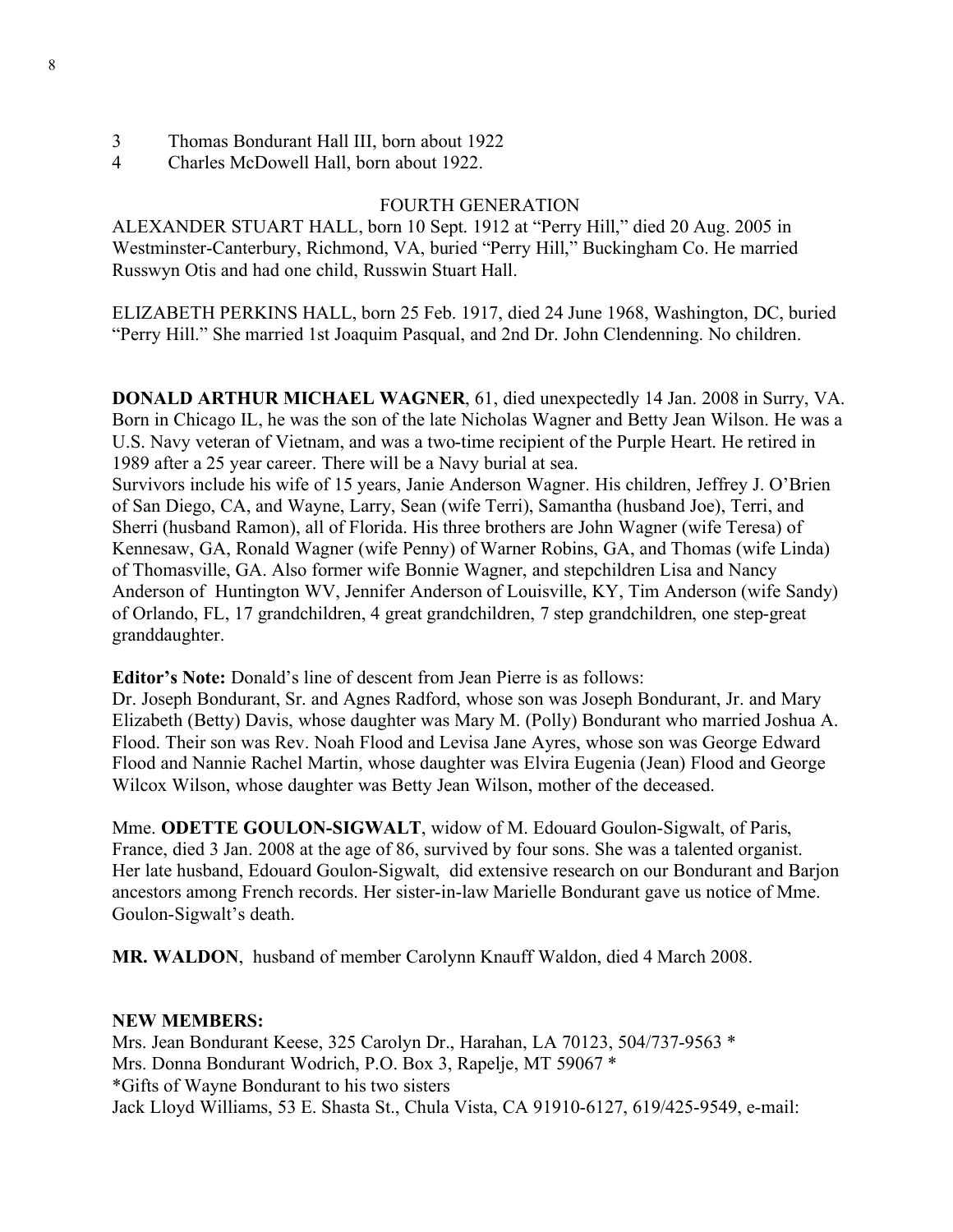rotaman@cox.net

#### **NEW ADDRESS:**

Mrs. Cary Lynn Sedgwick Hall, 2255 Braeswood Park Dr., #2434, Houston, TX 77030-4444, 832/433-7962, e-mail: texya@aol.com

#### **CORRECTIONS**:

Edwin Bondurant, e-mail: bondurants@insightbb.com James Spencer Bondurant, 441 E Maywood Ct., Decatur, IL 62526 Dr. Sidney W. Bondurant, 2101 Country Club Dr., Grenada, MS 38901, e-mail: swbond@yahoo.com Martha Harlow's e-mail: mharlow1@gmail.com Cathy Helms' e-mail: cathy.helms@helmslaw.com Gail and Walter Wilkins, telephone 214/504-9751, e-mail: gsw28@yahoo.com Carroll Wray, telephone 828/891-1491, e-mail: wrays@netscape.com

## **AN INTERESTING ARTICLE ON BOB BONDURANT**

Thanks to Warren Lanier we received a copy of "Revs, Living the Automotive Lifestyle" by Larry Edsall, from the 11 February 2008 issue of *AUTOWEEK*. "The Teacher. Thousands have learned to drive the Bob Bondurant way" tells of Bob's recovery from a near fatal accident, and how he turned his life around, to become "the dean of all driving instructors." It's an inspiring, true story.

#### **EUGENE BONDURANT SLEDGE**

Mr. Edward Bondurant, e-mail ed bondo@comcast.net, wrote: "I just finished a book by Eugene Bondurant Sledge, *With the Old Breed on Peleilu and Okinawa*, which describes his battle experiences in the Marines. Mr. Sledge was also featured in Ken Burns' World War II documentary 'The War.'" Does anyone know Mr. Sledge's Bondurant connection?

**ANOTHER LINEAGE FROM JOHN, SR. AND SARAH RACHEL TAYLOR** New member Jack Lloyd Williams, 53 E. Shasta St., Chula Vista, CA 91910-6127, sent his

lineage, which joins several others among the recently deceased.

John and Sarah's son, Rev. Thomas Bondurant (abt. 1744 - 5 Oct. 1829) married Rhoda Agee, and had son:

Noah Anthony (18 June 1781 - 14 Dec. 1856) who married Martha Chastain 18 Sept. 1807 in Buckingham Co., VA. Their son was:

Edward Jackson (8 Dec. 1817 - 3 Sept. 1892) who married Keziah Monroe McGee or Magee. Their son was:

John Mathew (16 Sept. 1840 - 5 April 1896) who married Matilda A. Chambers. Their daughter was:

Frances Ellen (18 Sept. 1864 - 23 April 1912) who married William Marion Williams and had a son:

Leo Lloyd Williams (10 Oct. 1890 - 29 June 1936) who married Ethel Agnes Van Gelder about 1919. Their son was: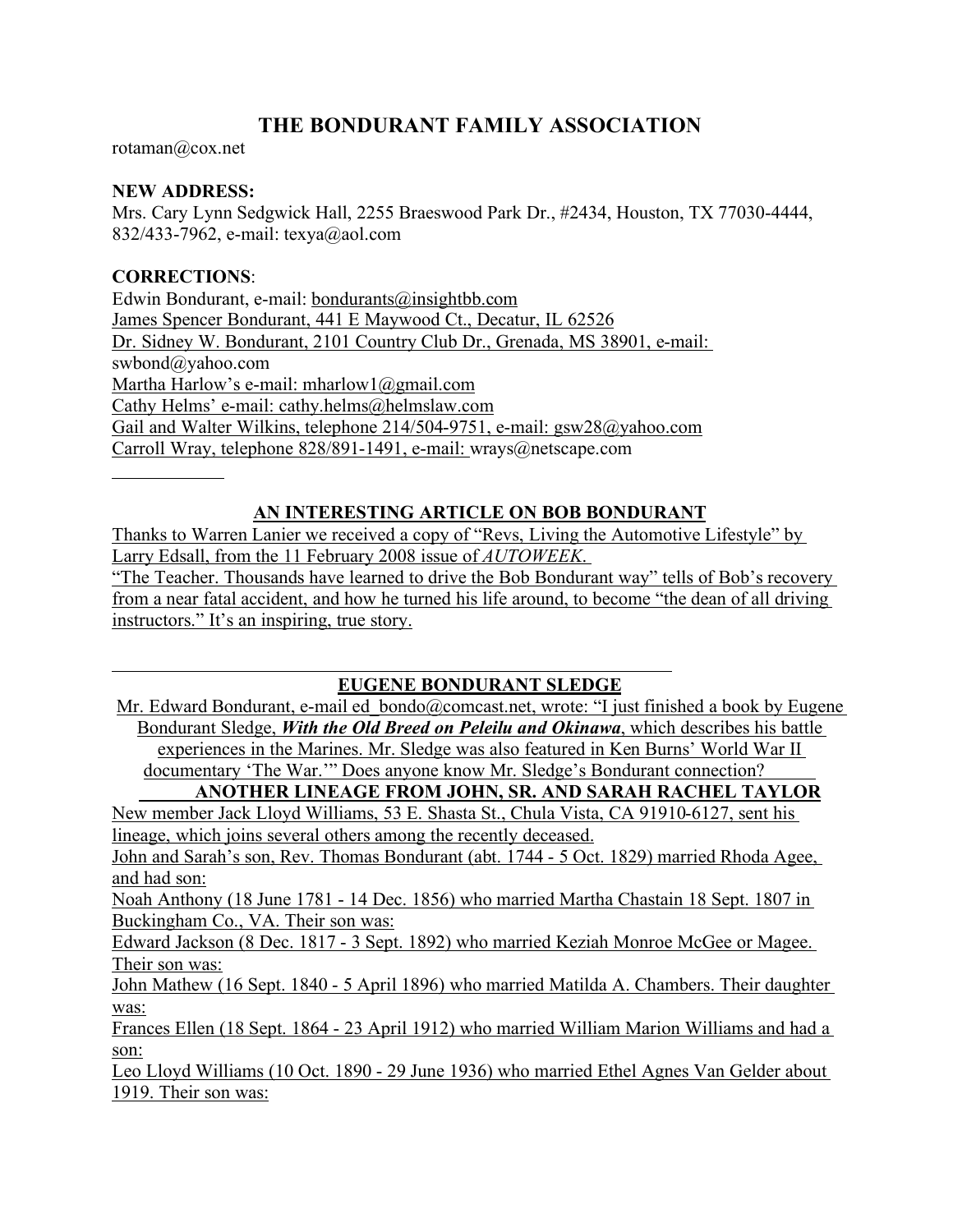Harold Lloyd Williams, who married Almedia Marie Williams, and were the parents of two sons: Robert Thomas, and Jack Lloyd (our new member).

## **TWO CENTENARIANS RENEW THE LOVE OF THEIR YOUTH**.

*Bismark Daily Tribune*, ND, 20 April 1907 (another gem from Clint)

"St. Louis, April 19. The announcement was made today that on Aug. 26 next, JOHN B. BUNDREN who on April 1, was 101 years old, will be united in marriage to Miss Rose McGuire, who is almost 100 years old. The wedding will take place on Mr. Bundren's estate near Tatesville, TN. He has been visiting relatives in St. Louis for the past several weeks and has just returned to TN.

Bundren and Miss McGuire were sweethearts in TN in their youth. Her parents of English descent would not consent to their marriage and finally returned to England, taking their daughter with them. Bundren went to CA and acquired considerable wealth. He never married. From CA he returned to TN and bought his birthplace near Tatesville.

He decided to hold a reunion of old friends on his estate this year and sent out numerous invitations. Not long ago he received a letter from Miss McGuire. Correspondence followed and he renewed his offer of marriage and was accepted.

The date of the wedding and reunion of old friends has been set for August 26 [1907] on the bride's birthday anniversary, when she will be 100 years old. Bundren has long white hair and a flowing white beard. In June [1907] he will go to Preston, Lancashire, England, to escort his intended bride to TN. John B. Bundren of St. Louis, a namesake, will be the best man."

*Did they live long enough to make it to the altar?*

# **DESCENDANTS OF DRURY BONDURANT**

By Mrs. Virginia Wegenast, 8121 - 52nd Ave. W, Mulkilteo, WA 98275-2633

Parentage of Drury is suggested as Richard Bondurant and Cecelia Hall, according to a RootsWeb submission. Contemporary proof of Drury's ancestry has not yet been found. *Additions to this lineage have been contributed by Mrs. Ruby T. Smith appear at the foot of Mrs. Wegenast's submission.*

## FIRST GENERATION

DRURY BONDURANT, born 1773, married an unknown woman, and had a large family. Their children:

- 1 Levenia, born about 1791 VA, died 1838 Jackson Co., OH.
- 2 Jane, born 1791
- 3 Thomas Benton born 1804
- 4 Joel born 1806
- 5 Joseph born 1812-1814
- 6 John born 1813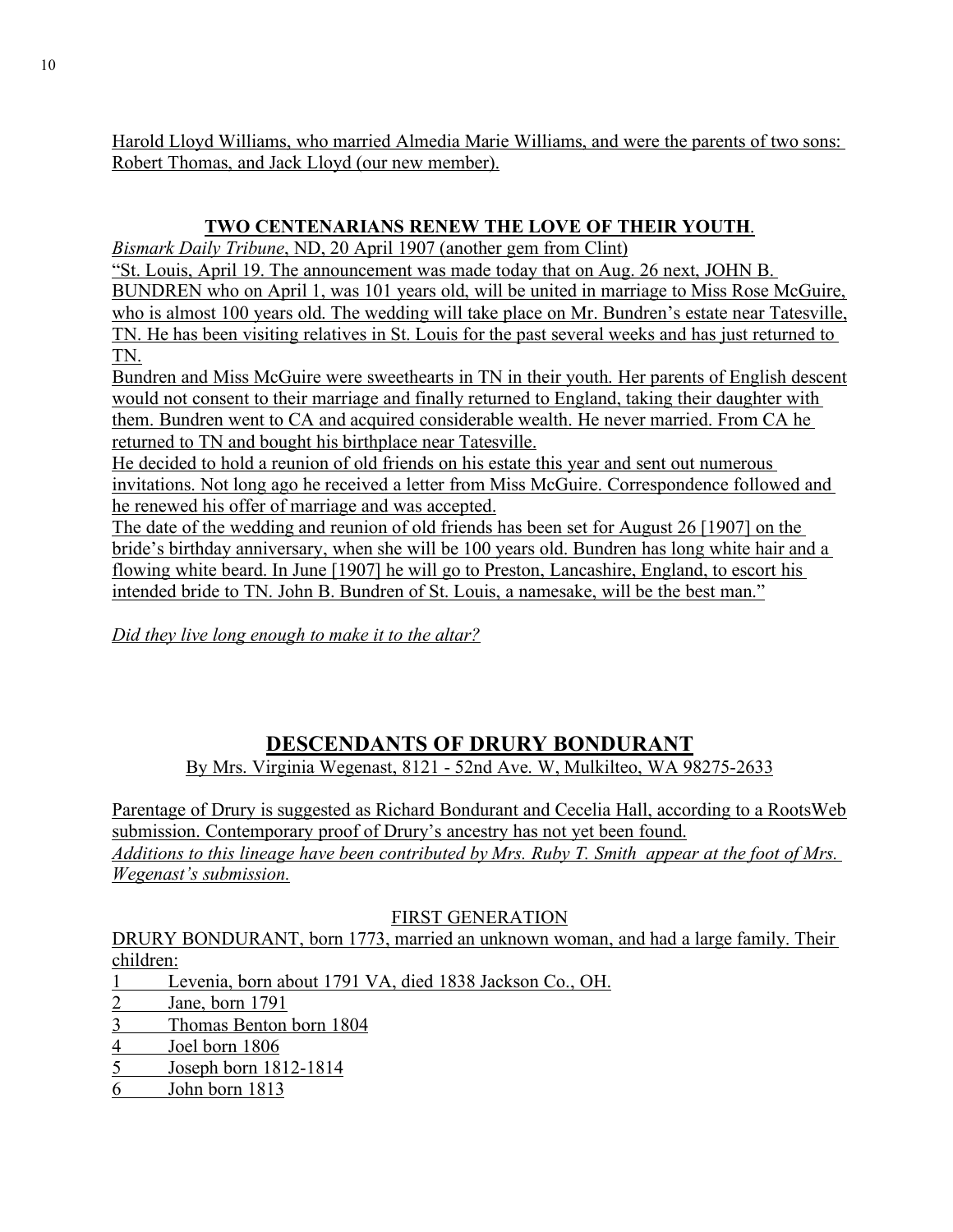7 Nancy

8 Ann [*possibly Ann and Nancy are the same person*]

#### SECOND GENERATION

LEVENIA BONDURANT, daughter of Drury, married Daniel H. Long, born in Ridgefield, PA. Date of marriage is not known. Their child: Lucy Long.

#### THIRD GENERATION

LUCY LONG born 4 Oct. 1827 in Athens, OH, died 1 July 1916 in Palmer, Washington Co, KS, and was buried in the Palmer City Cemetery.

Lucy married 1st Lewis Lawrence Hartley, Jr., son of Lewis Lawrence Hartley, Sr. and Harriet ?, 5 Sept. 1844 in Jackson, OH. Lewis, Jr. was born 1824 OH, died 21 Sept. 1850 in Berlin

Crossroads, Jackson Co., OH at the age of 26. They were parents of five children:

- 1 Daniel Hartley, born 1845 Jackson Co., OH
- 2 Levenia Alice Hartley, born 31 Dec. 1846, Berlin Crossroads, OH
- 3 Harriet Hartley, born 1848, Berlin Crossroads, OH, married Mr. Peck
- 4 Minnie Merniva [Minerva?] Hartley, born 21 Oct. 1850 Berlin Crossroads, OH, died 20 Sept. 1933, Haigler, Dundy Co., NE, buried in Haddam, Washington Co., KS. She married Mr. Whitney.
- 5 Miranda Hartley married Mr. Glaze.

The widow Lucy Long Hartley married 2nd Abel Huddleston 10 Oct. 1855. Abel was born 27 Oct. 1812 in VA, died 11 Dec. 1902 in Palmer, Washington Co., KS, buried Palmer City Cemetery. There were no children of this marriage.

## FOURTH GENERATION

LEVENIA ALICE HARTLEY, died 19 Sept. 1921 Washington, KS, was buried in Palmer City Cemetery, Palmer, KS. On 18 July 1865 in Scioto Co., OH, Levenia married Charles Dyer Potter, son of James H. Potter and Mary Miles. Charles was born 4 Feb. 1841 in Bennington Co., VT, died 7 Jan. 1895 in Palmer, KS, buried in Palmer City Cemetery.

Charles served in Company A, 53rd Ohio Infantry, 15th Army Corps, GAR, enlisting 19 Sept. 1862, and was discharged 29 May 1865 near Washington.

Children of Levenia and Charles Potter were:

- 1 William Potter born 16 March 1866 Palmer, KS, died in childhood and buried Palmer, KS<br>2 Elmer Clarence Potter, born 17 May 1867 Scioto, OH, died 11 May 1899 Palmer KS
- 2 Elmer Clarence Potter, born 17 May 1867 Scioto, OH, died 11 May 1899, Palmer, KS, buried there.
- 3 Charles H. Potter, born 22 Sept. 1869, died before adulthood.
- 4 Minnie J. Potter, born 5 March 1871 Palmer, KS, died 10 Dec. 1959 in Kensington, Montgomery Co., MD. buried in Washington City Cemetery, Washington, KS.
- 5 Frank Truman Potter, born 5 July 1872 Palmer, KS, died 12 Feb. 1942, Clay Center, KS, buried Palmer, KS
- 6 Walter Edwin Potter, born 22 Feb. 1874, Palmer, KS, died 6 Jan. 1953, Fort Collins, CO, buried in Haddam, KS
- 7 Royal T. Potter, born 25 April 1876 Palmer, KS, died 26 Feb. 1877 there, buried Palmer,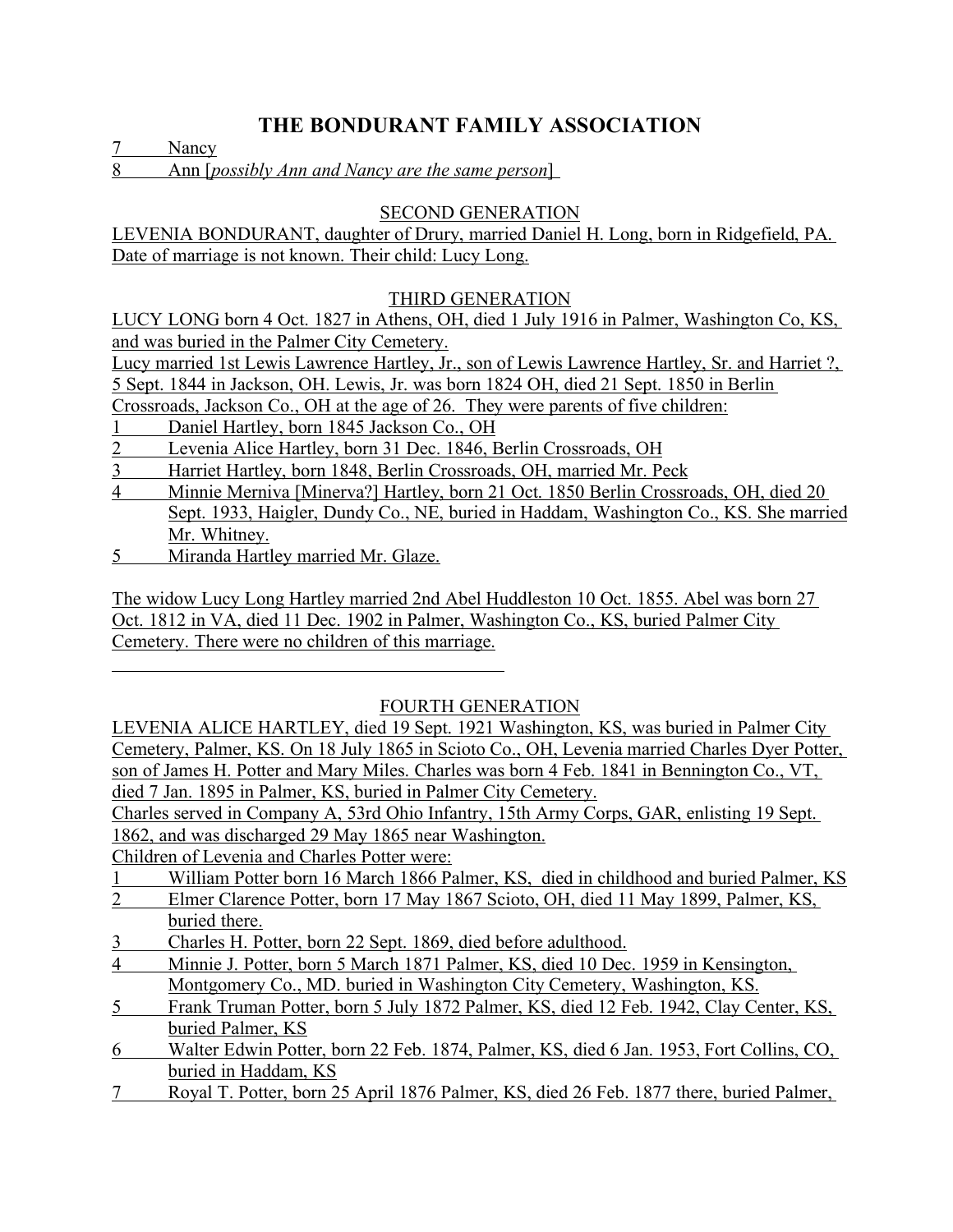KS

- 8 Hattie Louise Potter, born 27 Dec. 1877 Palmer, KS, died 31 Jan. 1963 in Palmer, buried there.
- 9 Charles L. Potter, born 17 March 1879 Haddam, KS, died 18 Sept. 1950, Clyde, Cloud Co., KS.
- 10 Authur [sic] G. Potter, born 28 Aug. 1880, Palmer, KS.

## FIFTH GENERATION

ELMER CLARENCE POTTER married Nora Agnes Pearson. She was born 7 Jan. 1872 in Hamilton, Marion Co., IA, died 13 April 1969 Heber Springs, Cleburne Co., AR, buried there. Their children:

- 1 Clarence Potter born 1892, died 1951
- 2 Leona Potter, born 22 Jan. 1893, died 15 Jan. 1971, Santa Monica, Los Angeles Co., CA, buried in Woodland Cemetery, Santa Monica, CA.
- 3 Lavina Alice Potter, born 29 Dec. 1895 in Farmington, Atchison Co., KS, died 4 May 1992 in Linn, KS, buried in Palmer, KS.
- 4 Oral Marie Potter, born 29 Aug. 1899, Palmer, KS, died Oct. 1984, Clay Center, KS, buried in Parallel Cemetery, Washington Co., KS.

MINNIE J. POTTER married James Lower, born 30 July 1860, died 30 Jan. 1939. One child: Edna Lower born 22 Feb. 1891, died 8 Dec. 1867

FRANK TRUMAN POTTER married Alice Wharton. Alice was born 3 Oct. 1874 Palmer, KS, died 18 April 1960 Concordia, KS, buried in Palmer, KS.

WALTER EDWIN POTTER married Christena Thomson Whittet, daughter of Robert Whittet and Nicoll Betsey (Bessie) Thomson, 3 June 1908 in Haddam, KS. Christena was born 23 March 1884, Washington, KS, died 6 Dec. 1967 in Fort Collins, CO, buried Haddam, KS. Children:

- stillborn infant, 1917, buried Haddam Cemetery, KS
- 2 Berneice [sic] Elnora Potter, born 14 April 1910 Haddam, KS, died 11 Jan. 1911, buried Haddam Cemetery.
- 3 Arlo Newell (Snoot) Potter, born 6 January 1912 Haddam, KS, died 21 Dec. 1994 Fort Collins, CO, buried there.

HATTIE LOUISE POTTER married Clarence Sheets. He was born in 1872, died 1952. Their children:

- 1 Minnie Sheets, born 2 Dec. 1899
- 2 Jessie Sheets born 28 April 1904
- 3 Dorothy Sheets, born 23 Feb. 1912
- 4 Elmer Charles Sheets, born 26 Aug. 1916

CHARLES L. POTTER married Aura M. [surname unknown]. She was born 24 Feb. 1879, died 20 July 1966. One child: Marvel Potter born 19 April 1901, died 28 Sept. 1969.

AUTHUR G. POTTER, and wife [name unknown] had two children:

- 1 William Potter, born 3 April 1903
- 2 Arthur Potter, born 15 Aug. [year unknown]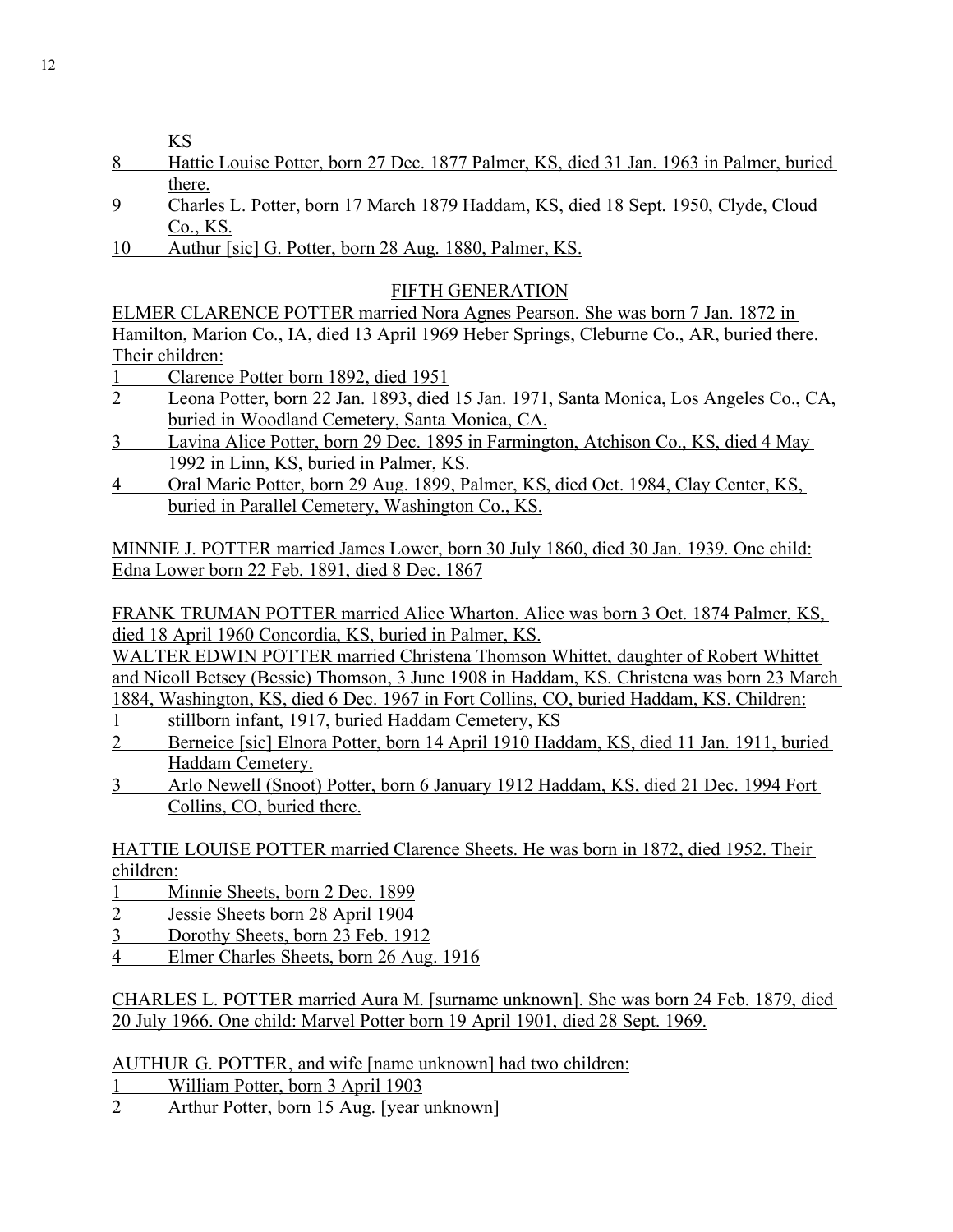#### SIXTH GENERATION

CLARENCE POTTER married 1st Lula Roches, divorced. Two children:

1. Harold Potter

2 Doris Potter

Clarence Potter married 2nd Maude Lowe, no children.

LEONA POTTER married 1st Fred Dowd, divorced. Two children:

1 Elmer Dowd

2 Wayne Dowd, who died about 1961

Leona married 2nd Charles Bishop. No children.

LAVINA ALICE POTTER married 1st Clarence Thompson in 1913, Topeka, KS, divorced. Their children:

- Marguerite Thompson married Anthony Kieffer
- 2 Bernita Thompson married Henry Reinert
- 3 Ruth Mildred Thompson married Mr. Debauche
- 4 Clarence Eugene Thompson, born in Palmer, KS, married Donna [surname unknown]

Lavina married 2nd James T. King in Lebo, Coffey Co., KS. He died in 1951.

ORAL MARIE POTTER married Elmer Thompson, and had one child: Charles Stanley Thompson, stillborn, buried Parallel Cemetery, Washington Co., KS.

ARLO NEWELL (Snoot) POTTER married Hazel Jeanette Strom, daughter of Oscar Hans Strom and Tilla Hjertina (Tillie) Brun, 11 Oct. 1941 Moorhead, Clay Co., MN. Hazel was born 24 April 1921 Mayville, Traill Co., ND. Their children:

1 Virginia Joy (Ginny) Potter, born 31 Jan. 1940, Mayville, ND

2 Barbara Carol Potter, born 5 July 1942, Haddam, KS.

MINNIE SHEETS married Mr. Black, and had one child: Darlyne Black, born 15 April 1933

JESSIE SHEETS married Mr. Mullen, and had children:

- 1 Harold Mullen, born 1924, died 10 March 1945
- 2 Lloyd Mullen, born 31 Oct. 1925
- 3 Dorothy Lou Mullen, born 11 Oct. [year unknown]

4 Donnice Mullen, born 23 July 1939

DOROTHY SHEETS married Mr. Ross, and had one child: Donald Ross, born 6 Sept. 1941

MARVEL POTTER married Mr. Lemaster

WILLIAM POTTER married and had one child: Vena Potter, born 13 Aug. [year unknown]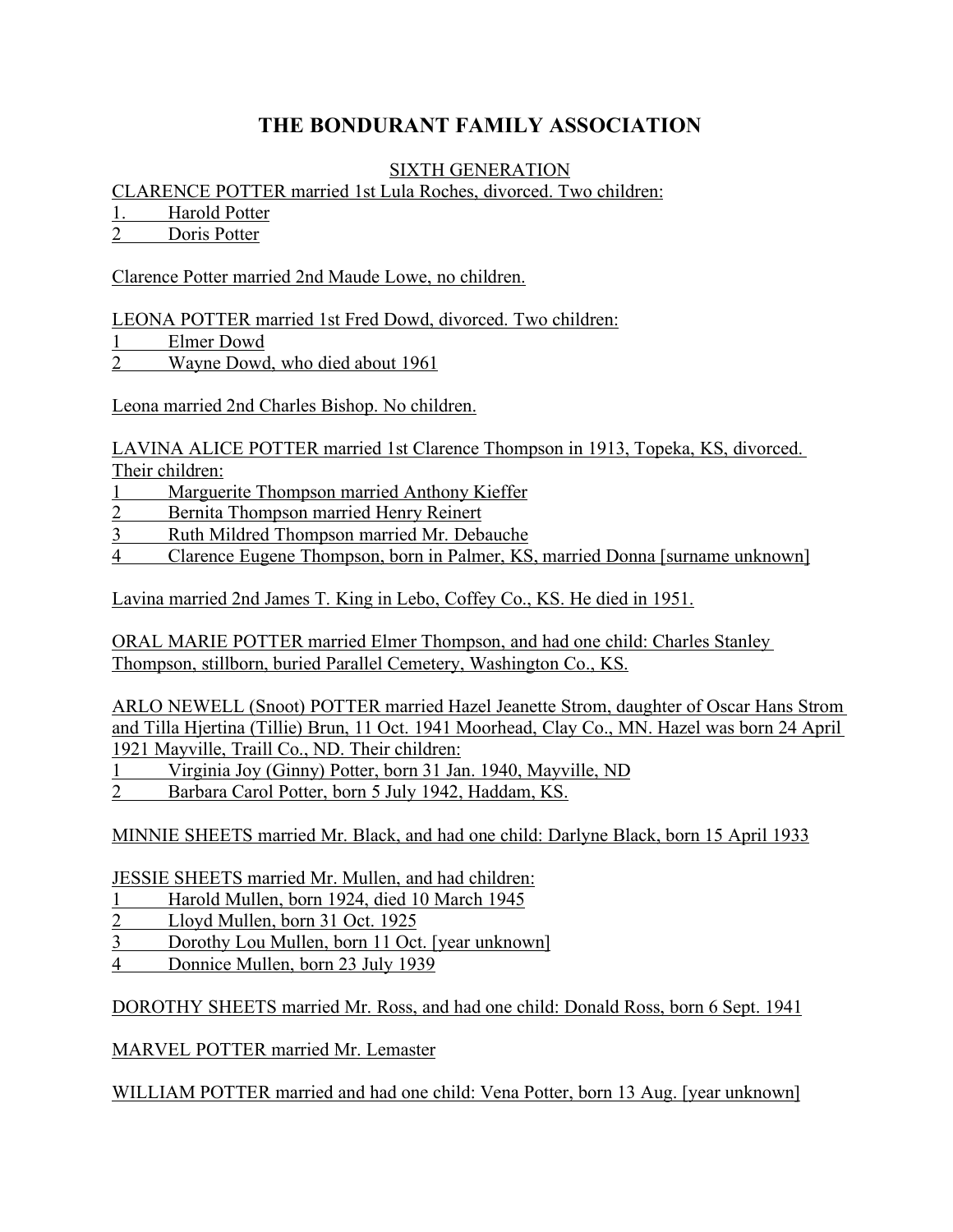#### ARTHUR POTTER married and had two children:

1 Cedil [sic] Potter<br>2 Unknown Potter

Unknown Potter

## SEVENTH GENERATION

VIRGINIA JOY (Ginny) POTTER married Dennis Adolph Wegenast, son of Adolph Wegenast and Roberta Iris Dunsdon, 29 Dec. 1961 in Fargo, ND. Dennis was born 31 Aug. 1934 in Edgeley, ND. Their children:

- 1 Kelly Jeanette Wegenast, born 31 Oct. 1962, Murray, Salt Lake Co., UT
- 2 Lori Denise Wegenast, born 25 Feb. 1964, El Paso, TX
- 3 Daniel A. Wegenast, born 23 May 1968, Spokane, WA.

BARBARA CAROL POTTER married Joel Bernhard Sigdestad II, son of Joel Bernhard Sigdestad and Clarice Almira Distad, 5 April 1963, Moorhead, MN. Joel was born 29 Oct. 1942, Fargo, ND. Their children:

- 1 Kristen Noel Sigdestad, born 9 Oct. 1964, Fargo, ND
- 2 Joel Bernhard Sigdestad III, born 6 April 1966, Minneapolis, MN
- 3 Karin Ann Sigdestad, born 9 Feb. 1969, Dallas, Tx.

EIGHTH GENERATION

KELLY JEANETTE WEGENAST married 1st Walter Scott Eisner, divorced, son of Michael D. Eisner and Winona M. Wolf, 21 April 1984 in Everett, WA. Walter was born 22 Oct. 1961 in Oak Harbor, WA. One child: Denise Joy (Dee Dee) Eisner, born 6 Oct. 1985, Everett, WA, adopted by Alan Lee Christman 1988 in Everett, WA, becoming Denise Joy Christman.

Kelly J. Wegenast Eisner married 2nd Alan Lee Christman, divorced, son of Albert Leroy Christman and Ruth Elizabeth Heilner, 30 Aug. 1987, Mulkilteo, WA. Alan was born 27 Aug. 1956 in Inglewood, Los Angeles Co., CA.

LORI DENISE WEGENAST married Se'an Roy Osburn, son of Jimmie Leroy Osburn and Beverly Jean Dinger, 23 June 1984 Everett, WA. Se'an was born 22 Oct. 1959 in Seattle, WA. Their children:

- 1 Nicole Erin Osburn, born 28 Sept. 1985, Everett, WA, married Donald Kindle, son of Murl L. Kindle and Bonnie L. O'Brien. Donald was born 29 March 1982, Everett, WA
- 2 Brendan Adam Osborn, born 16 April 1988, Everett, WA.
- 3 Kyle Andrew Osborn, born 13 Feb. 1992, Everett, WA
- 4 Cody Alexander Osburn, born 20 May 1999, Everett, WA.

DANIEL A. WEGENAST married Sharon Ann Costello, daughter of Roland Vincent Costello and Patricia Sue Anderson, 7 July 1990 in Everett, WA. Sharon was born 9 Sept. 1969, Seattle, WA. Their children:

1 Jakob Haaken Wegenast, born 20 Sept. 1995, Everett, WA<br>2 Anna Grace Wegenast. born 4 May 2000 Everett WA

2 Anna Grace Wegenast, born 4 May 2000, Everett, WA.

KRISTEN NOEL SIGDESTAD married Michael Craig Saathoff, 1 July 1989 in Aurora, CO. Michael was born 4 Nov. 1964 in Honolulu, HI. Their children: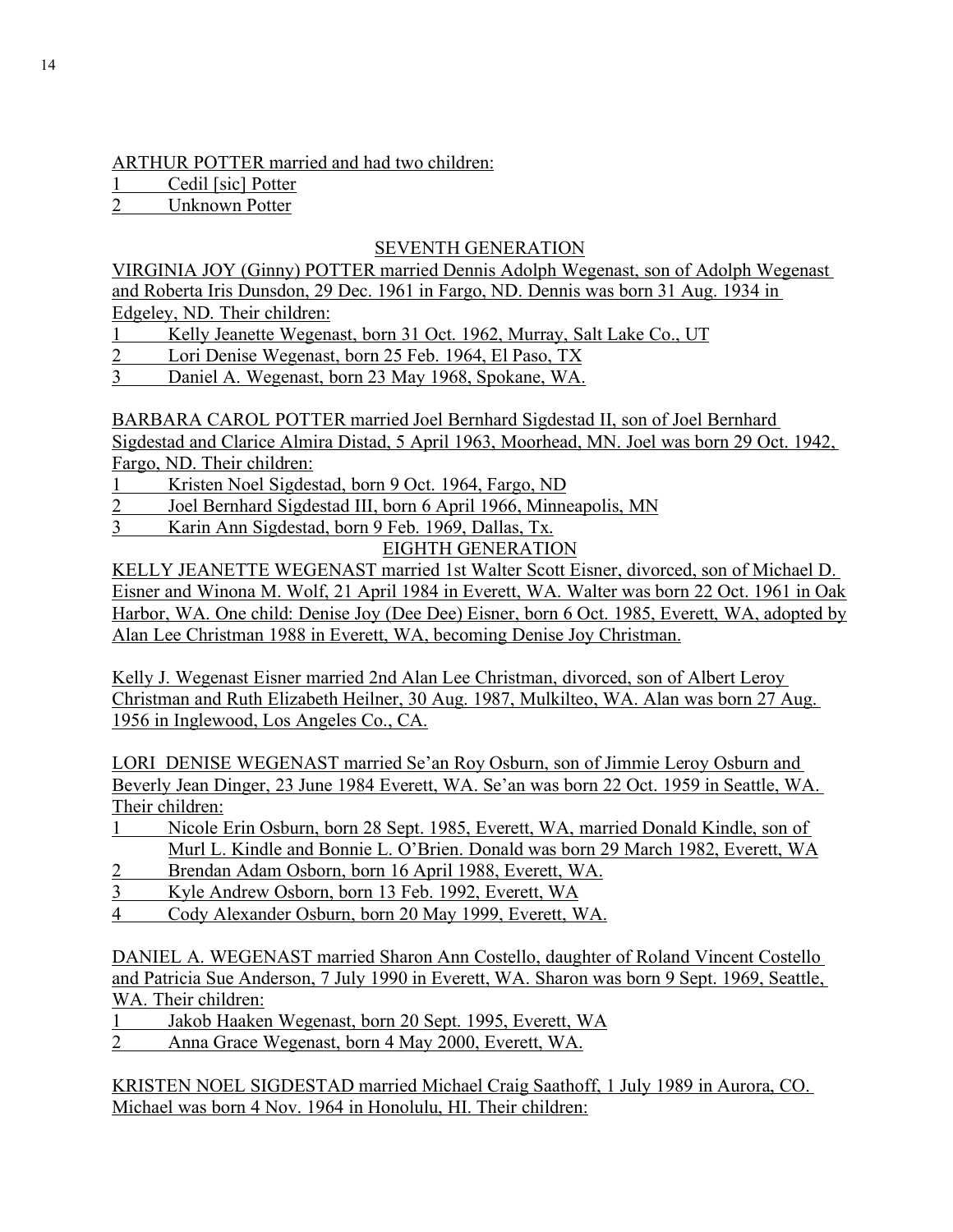- 1 Karyn Synneve Saathoff, born 28 Jan. 1994, San Antonio, TX
- 2 Kalie Noelle Saathoff, born 28 Jan. 1994, San Antonio, TX [twins]
- 3 Anna Clarice Saathoff, born 11 Dec. 2002, Pueblo, CO.

# JOEL BERNHARD SIGDESTAD III married Christina Anne Zogorski, 9 Sept. 1995, Denver,

- CO. Cristina was born 26 March 1968, Trenton, NJ. Their children:
- 1 Allison Marie Sigdestad, born 28 June 1998, Denver, CO
- 2 Thomas Joel Sigdestad, born 24 Dec. 2000, Denver, CO.

§ § § § §

#### **Additions to the children of Drury Bondurant (1771-1840 Jackson Co., OH) from Ruby Smith.**

SECOND GENERATION

THOMAS BENTON BONDURANT, born 20 Jan. 1804 VA, died 1875 Stockdale Pike, OH. He married Mary (Polly) Post, born 14 July 1812 NY, died 1 Jan. 1892, Stockdale Pike, OH. Their children:

- 1 Horatio S., Born 30 April 1832 OH, died 12 March 1857
- 2 Salena, born 20 Oct. 1832 [sic 1833?], died 19 Feb. 1913
- 3 Joel, born 25 Oct. 1835, died 5 Sept. 1918
- 4 Benton Post, born 1 Oct. 1838, died 19 July 1893
- 5 Daniel L., born 11 April 1841, died 1919
- 6 Silas Allen, born 9 Sept. 1843, Middleton, Butler Co., OH, died 4 April 1922, Salida, Chafee Co., CO. He married Ruby Jean Bennett, 8 April 1868 in Scioto Co., OH. Ruby was born 27 July 1846 in Boone Co., KY, died 2 Aug. 1924 in Salida, CO.
- 7 Alvira Lydia, born 16 Nov. 1845, OH, died 25 March 1891.
- 8 Electa B., born 2 Jan. 1849, OH, died 3 Sept. 1865, Amanda, OH.
- 9 John W., born 2 Sept. 1847, OH.
- 10 Frances Amanda, born 9 Sept. 1851, OH, died 16 June 1936, married Will Sharpe on 20 March 1879.

JOSEPH BONDURANT, born in NC, married Julianne Burtholf, born in NY. Their children:

- 1 Isham H., born 9 May 1836, died 5 July 1920
- 2 Elizabeth B., born about 1839
- 3 Lucy, born about 1840
- 4 Milton, born about 1844<br>5 Mary A., born about 184
- Mary A., born about 1846
- 6 Thomas, born about 1848.

ELIZABETH BONDURANT married William Burriss 16 March 1826 in Gallia Co., OH.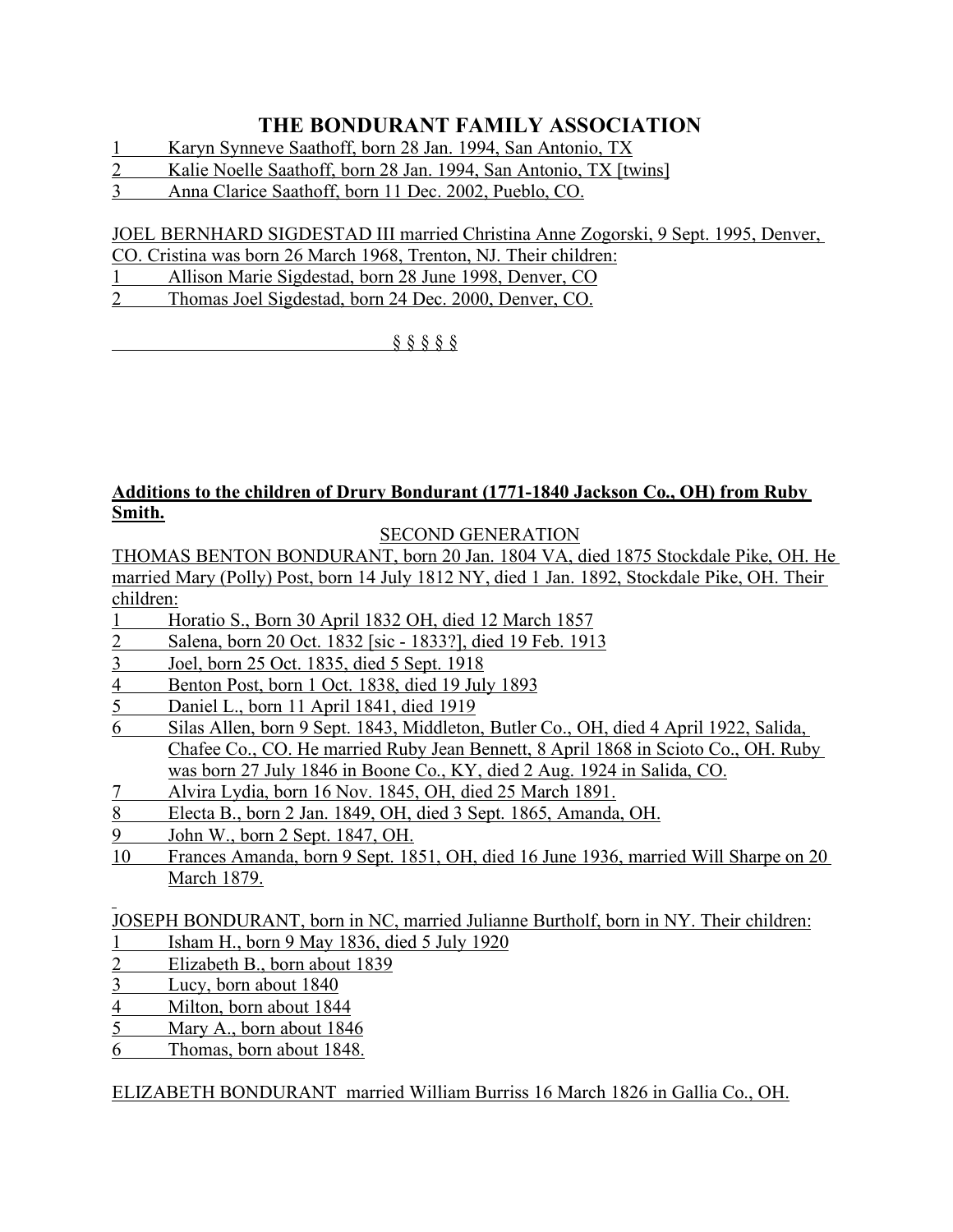## THIRD GENERATION

#### SALENA BONDURANT, born OH, died Portsmouth, OH, married Vincent L. Kent, 18 April 1857. Their children:

- 1 Lewis Kent married Louedda Ashbaugh
- 2 William Sanford Kent married Euna Amy Bennett
- 3 Mary S. Kent born 1857, died 1902
- 4 Sara L. Kent, born 1861, died 1889.

# JOEL BONDURANT, born OH, died Los Angeles, CA. He married Lucy [surname unknown] 17

- Aug. 1858. She was born about 1833 OH. Their children:
- 1 Mary A., born about 1861
- 2 Corilla C., born about 1862 OH
- 3 Silas M., born about 1864 OH
- 4 Charles N., born about 1866 OH
- 5 Willard H. born about 1868.

BENTON POST BONDURANT, born Middleton, Butler Co., OH, died Ness City, KS. He married Lydia (Leddie) Mead, 8 April 1860 in Scioto Co., OH. She was born July 1834, died

Aug. 1917. Their children:

- Daniel E., born about 1863
- 2 John Allen, born Nov. 1863
- 3 Mary E., born about 1866
- 4 William H., born about 1867
- 5 Thomas E., born about 1869
- 6 George, born about 1875
- 7 Rachel, born about 1879.

DANIEL L. BONDURANT, born in Middleton, Butler Co., OH, died 1919 in Huntington Park, CA. He married Grace Bernadine Degear, 3 April 1867 in Algiers, Orleans Parish, LA. Grace was born about 1851 in LA. Their children:

- 1 Grace Bernadine, born about 1869, married 1st Jess Hewitt, 2nd Bert Wilcox, 3rd Al Baker.
- 2 Elise Alvira (Allie), born about 1871 OH
- 3 Clarence Arthur, born 5 Jan. 1877, Sedan, OH, died 16 April 1948, Garden Grove, CA. He married Ella Clark.
- 4 Henry Albert, born 22 June 1879, Sedan, OH, died 29 Nov. 1969, Indio, CA
- 5 Lillian Adaline, born about 1882
- 6 Gertrude Electa, born about 1885 KS, died 1933 in Hollywood, CA, married Arthur Joseph Bennett.
- 7 Laura Parker, married William Combie
- 8 Mary Catherine, married Emile Bamms.

ISHAM H. BONDURANT, born 1836 OH, died Cleburne Co., AL, 5 July 1920. Buried Upper Cane Creek Congregational Methodist Cemetery, Cleburne Co., AL. He married America Grounds, daughter of John Grounds and Melissa Jane Lee, 28 May 1857 in Jackson Co., OH.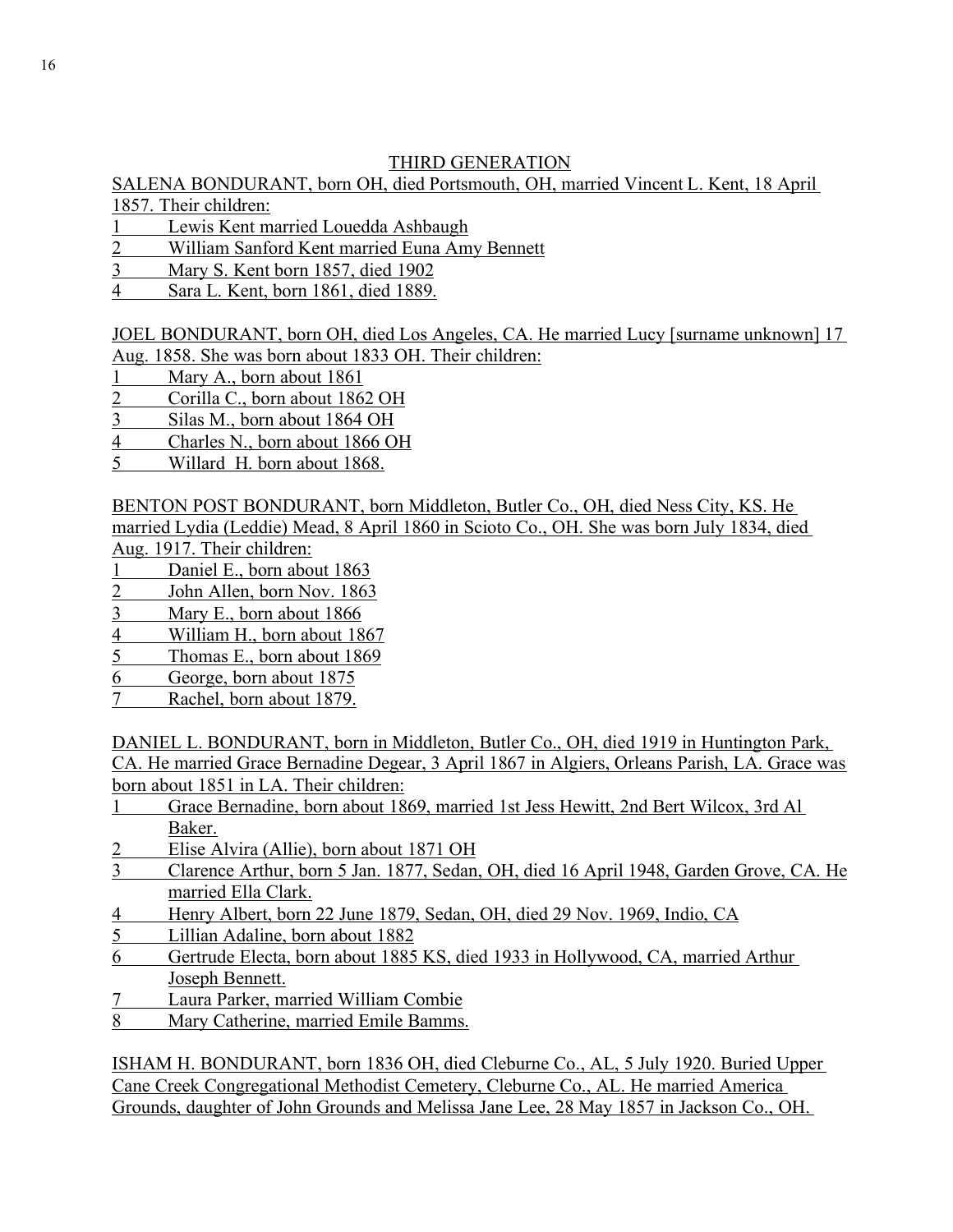America was born 25 Feb. 1840, Hanging Rock, Lawrence Co., OH, died 5 Jan. 1927 in Cleburn

Co., AL, buried Upper Cane Creek Cem. Their children:

- 1 John W., born about 1858, died before 1910
- 2 Alice, born about 1864, married Evan Jones 29 Oct. 1885 Gallia Co., OH
- 3 Norma, born about 1868.

## FOURTH GENERATION

MARY A. BONDURANT, born about 1861 OH, married E.W. Fisher, and had one child: Rilla Fisher.

WILLARD H. BONDURANT, born about 1868 OH, married Luena [surname unknown], born about 1875 AR. Their children:

- 1 Millie M., born about 1896 AZ
- 2 Carol L., born about 1898 AZ
- 3 Romea W., born about 1903 CA.

DANIEL E. BONDURANT, born about 1863 OH, married Ollie [surname unknown], born about 1872 IA. Their children:

- 1 Chester Dean, born 6 July 1895, Ness City, KS
- 2 Fayne, born about 1897
- 3 Reita M., born about 1901 KS.

JOHN ALLEN BONDURANT, born Nov. 1863 OH, married Rose [surname unknown], born Feb. 1869 OH. Their children:

- 1 Guy, born 21 April 1887, died 18 April 1968
- 2 Alma, born Feb. 1889 KS
- 3 Rev. Henry B., born 23 April 1891
- 4 Vernon, born Nov. 1894
- 5 Sybil, born Aug. 1896
- 6 Dewey [may be Davie] W., born July 1888.

THOMAS E. BONDURANT, born about 1869 OH, married Florence B. [surname unknown],

- born about 1886 KS. Their children:
- 1 Lois M., born about 1907
- 2 Valdah M., born about 1910
- 3 Doris M., born about 1920.

JOHN W. BONDURANT, born about 1858, died before 1910, married Mary A. Seel, daughter of Peter Seel, 3 July 1880. Mary was born 24 July 1854. Their children:

- 1 Albert, born 29 Aug. 1882, died 7 Aug. 1947
- 2 Maude, born about 1886.

NORMA BONDURANT, born about 1868, married Henry Waugh, 8 May 1883, Gallia Co., OH. Their child, Samantha Waugh, born 4 Aug. 1884, died June 1978 in Gadsden, AL.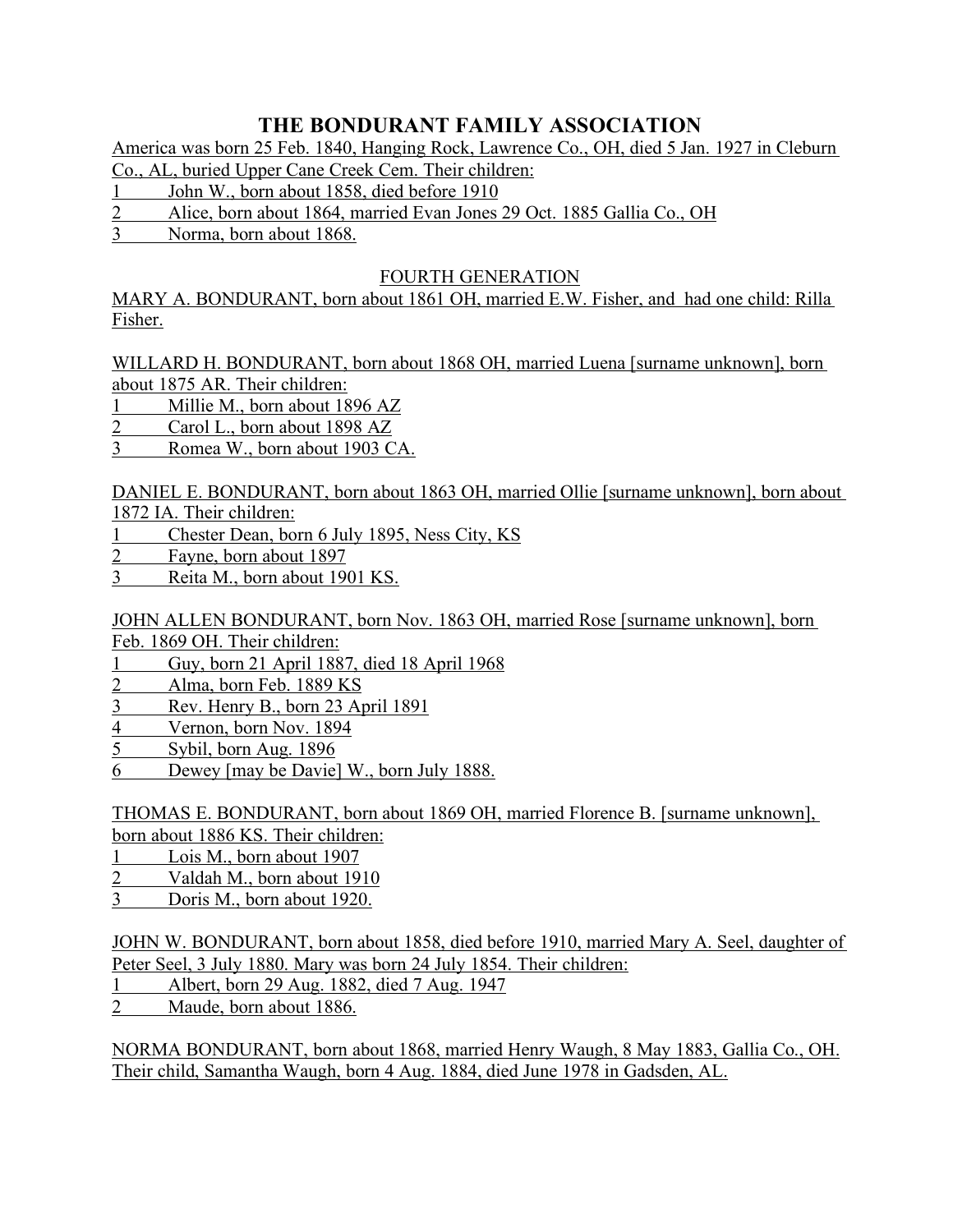## FIFTH GENERATION

GUY BONDURANT married Nona Woolard 3 Oct. 1907. Nona was born 26 April 1889, died 31 July 1976. Their children:

- 1 Mabel M., born about 1910, married Mr. Schaben
- 2 Laurel G., born about 1912
- 3 Clarence Everett, born about 1914
- 4 Charles Theadore (Ted), born about 1919
- 5 Opal, married Mr. Trauer.

REV. HENRY B. BONDURANT, married Edna C. [surname unknown], born about 1901 KS. One child: Naomi E., born about 1928.

ALBERT BONDURANT married Dottie Leona Fargo, born 8 Nov. 1887 Eden, OH. One child: Helen G., married Roy Francis Corrigan.

# THE BONDURANTS OF GÉNOLHAC, FRANCE \$30.00

By Mary Bondurant Warren

Following your suggestions, along with family history and "family trees," are included photographs of the sites and documents relating to the family, maps, and even a driving tour of our most important places. With this hardbound, 172 page book, you can be your own tour guide, and see the sights of France at your leisure.

In "Our Ancient Ancestors" Jeff Duvall takes us back 30 generations from Jean-Pierre to Charlemagne. We learn of French, Spanish, and Neopolitan ancestors we didn't know we had, and in the process a lot of history!

If you want to see the places you'll read about, get the two videos, **THE BONDURANT HOMECOMING,** and **THE STORIES OF OUR FOREMOTHERS.**

# **VIDEOTAPES**

# **THE BONDURANT HOMECOMING - 1993 \$35.00**

View the tours of family sites made by members of the Bondurant Family Association in August 1993, and the dedication of our plaque at Génolhac, France, on the home of Jean-Pierre Bondurant, Huguenot refugee.

**THE STORIES OF OUR FOREMOTHERS - 1996 \$35.00**

Lives of our European ancestors – the Amat, Barjon, Belcastle, and Bondurant ladies, told with visits to their homes and towns, some dating back to the  $10<sup>th</sup>$  Century.

**SPECIAL OFFER:** The book, and both videos as a set \$75.00

Check payable to Heritage Papers. Order by mail, postpaid, from:

## **HERITAGE PAPERS, P.O. Box 7776, Athens, GA 30604-7776**

By telephone, using Visa or MasterCard, 706/549-1264. GA residents must include 7% sales tax.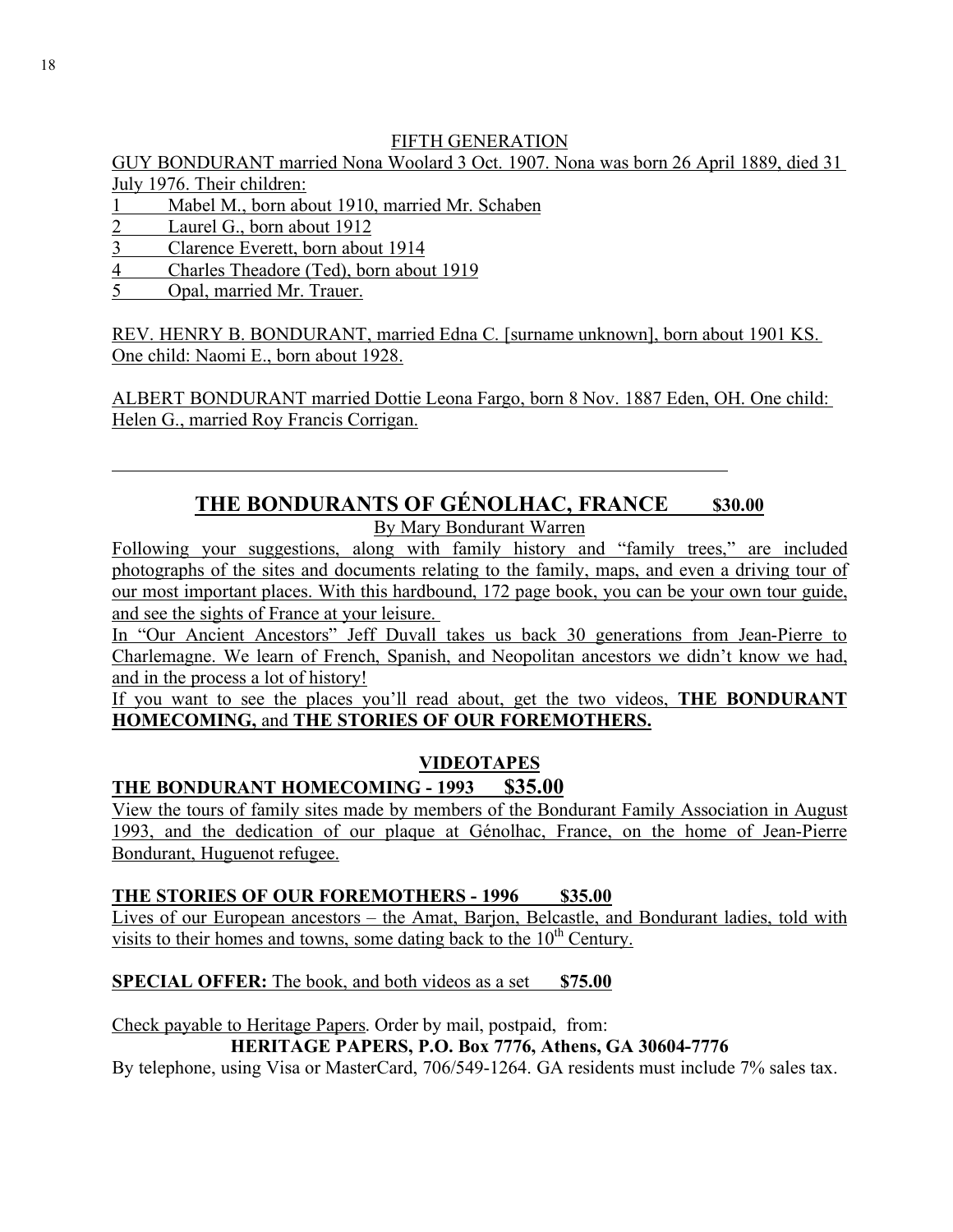## **BFA NEWSLETTERS - ON THE HONOR SYSTEM**

Have you missed BFA newsletters for which you have paid? Fill out this form (or a copy) and mail to the Editor for free issue replacement [as long as our supply lasts]. If you want to complete your set of printed BFA newsletter issues, use this form to order individual issues. Please circle the issue numbers you want.

| 1 to 5 (one issue) $6 \t 7 \t 8$                                                                        |    |    |    |                      |    | 9               |    |    | $10 \t 11 \t 12^*$ | 13 | 14 | $15**$ |
|---------------------------------------------------------------------------------------------------------|----|----|----|----------------------|----|-----------------|----|----|--------------------|----|----|--------|
| 16                                                                                                      | 17 | 18 | 19 | 20                   | 21 | 22              | 23 | 24 | 25                 | 26 | 27 | 28     |
| 29                                                                                                      | 30 | 31 | 32 | 33                   | 34 | 35 <sup>5</sup> | 36 | 37 | 38                 | 39 | 40 | 41     |
| 42                                                                                                      | 43 | 44 | 45 | 46                   | 47 | 48              | 49 | 50 | 51                 | 52 | 53 | 54     |
| 55                                                                                                      | 56 | 57 | 58 | 59                   | 60 | 61              | 62 | 63 | 64                 | 65 | 66 | 67     |
| 68<br>69<br>70<br>71<br>* Issue 12 costs $$10.00$ ** Issue 15 costs \$5<br>Cost of back issues ordered: |    |    |    | 72<br>73<br>74<br>75 |    |                 |    | 76 | All others \$2.50. |    |    |        |
| Issues $\omega$ \$2.50                                                                                  |    |    |    |                      |    |                 |    | \$ |                    |    |    |        |
| * Issue 12 $(a)$ \$10.                                                                                  |    |    |    |                      |    |                 |    | \$ |                    |    |    |        |
| ** Issue 15 $(a)$ \$5                                                                                   |    |    |    |                      |    |                 |    | \$ |                    |    |    |        |
| Dues for $2006$ (\$20.00)                                                                               |    |    |    |                      |    |                 |    | \$ |                    |    |    |        |

Total (check payable to the Bondurant Family Association) \$

Mail to: **Mary B. Warren, 750 Glenwood Drive, Athens, GA 30606-4628** Name

Address